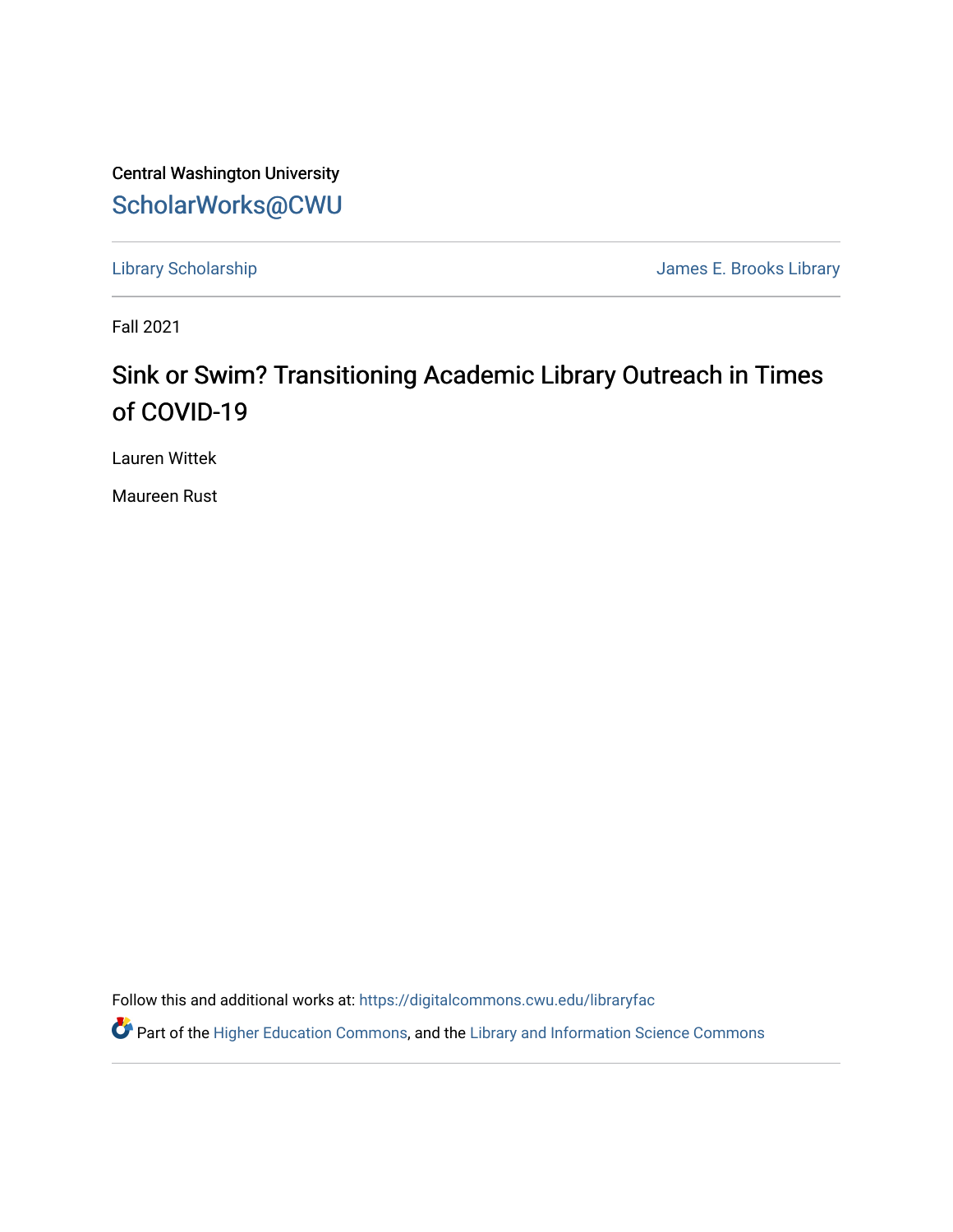# *From the Trenches*

## $\mathcal{L}_\text{max}$  , and the contract of the contract of the contract of the contract of the contract of the contract of the contract of the contract of the contract of the contract of the contract of the contract of the contr **Sink or Swim? Transitioning Academic Library Outreach in Times of COVID-19**

## **Lauren Wittek**

Assistant Professor and User Experience & Assessment Librarian Central Washington University

### **Maureen Rust**

Associate Professor and Student Engagement & Community Outreach Librarian Central Washington University

*Abstract:* This practical article explores the challenges and unexpected benefits discovered when a public regional academic library transitioned its engagement and outreach efforts to a fully online format. The onset of COVID-19 presented a need for a radical change to Central Washington University Libraries' events and social media communication. While adhering to the core principles of library outreach and engagement, the library has shifted the modality and types of programming offered to meet safety guidelines. Online event assessment, promotion, and engagement will also be discussed.

*Keywords*: Outreach, programming, COVID-19, academic libraries, social media

### **Introduction to CWU Libraries**

Central Washington University (CWU) is a four-year public institution located in Ellensburg, the county seat of Kittitas County, Washington. The university also has eight University Centers located throughout Washington State, many of which are co-located on community college campuses. Approximately 11,100 undergraduate and 550 graduate students are enrolled across all locations, with most students attending classes full-time (College Navigator, n.d.). First-year students are required to live in the residence halls, while upper-level students have the option to live on or off campus. Retention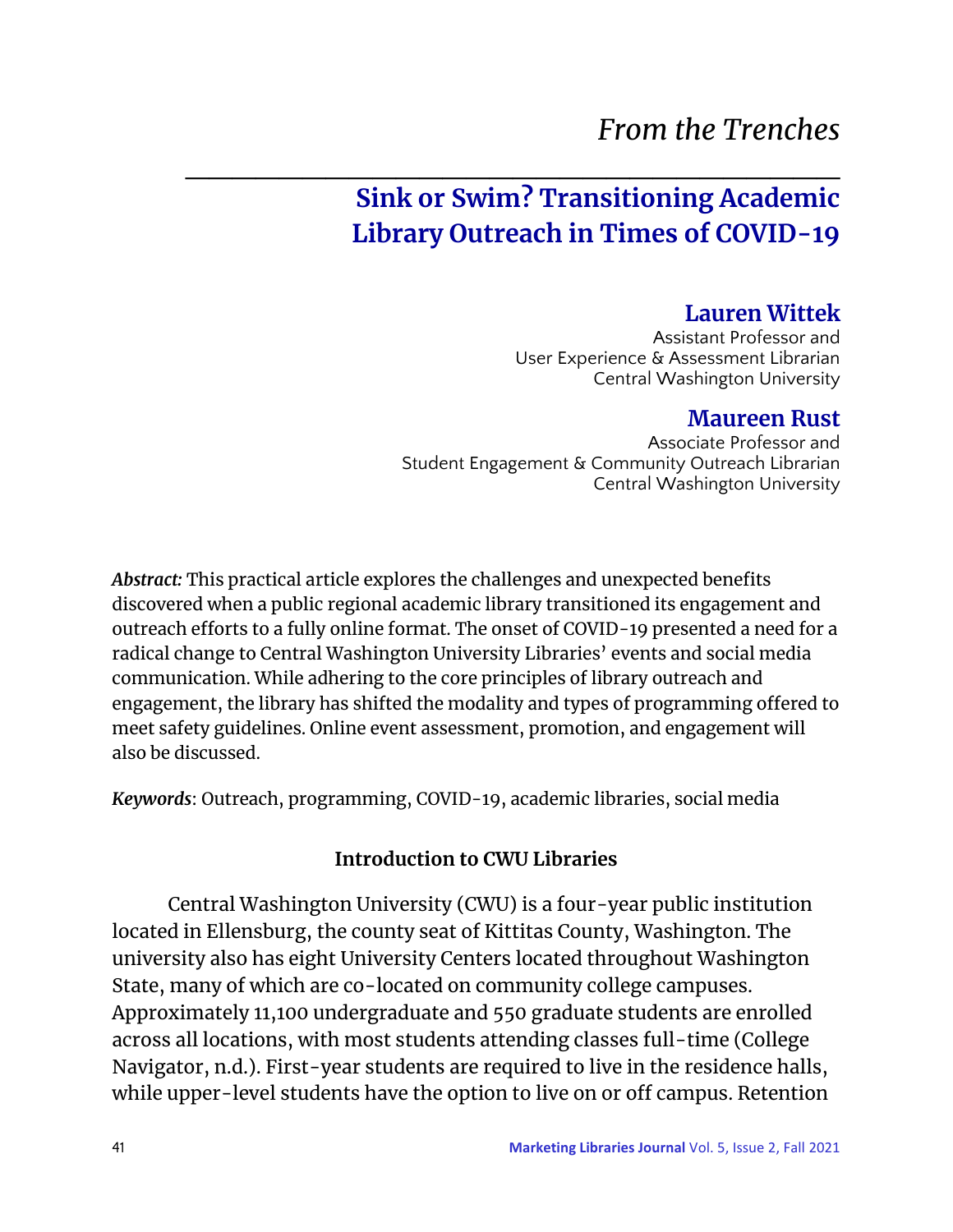rates of CWU students for one year average 71.92% for the period 2015–2019, with a high of 76.13% in 2015 and a low of 69.26% in 2017 (see Figure 1). The retention rate for 2019 was 70.56% (CWU Analytics, 2021).



#### *Figure 1: CWU Retention Rates*

The CWU Libraries system has three branches: The Dr. James E. Brooks Library in Ellensburg and two smaller satellite locations in Des Moines and Lynnwood, Washington. When fully staffed, the libraries employ 13 full-time tenure-track and non-tenure track faculty librarians and 25 staff and administrators. Library event programming is organized and administered by the student engagement and community outreach (SECO) librarian, and online event promotion is managed by the user experience and assessment (UXA) librarian. Both positions are relatively new to CWU Libraries, having been created within the past six years. Library programming is offered throughout the academic year as well as during the summer quarters, albeit with fewer offerings.

### **Literature Review**

### **Student Engagement**

Academic libraries provide users with a diverse set of programming, ranging from scholarly pursuits and addressing social justice issues to improving wellness, and the corresponding literature reflects this diversity.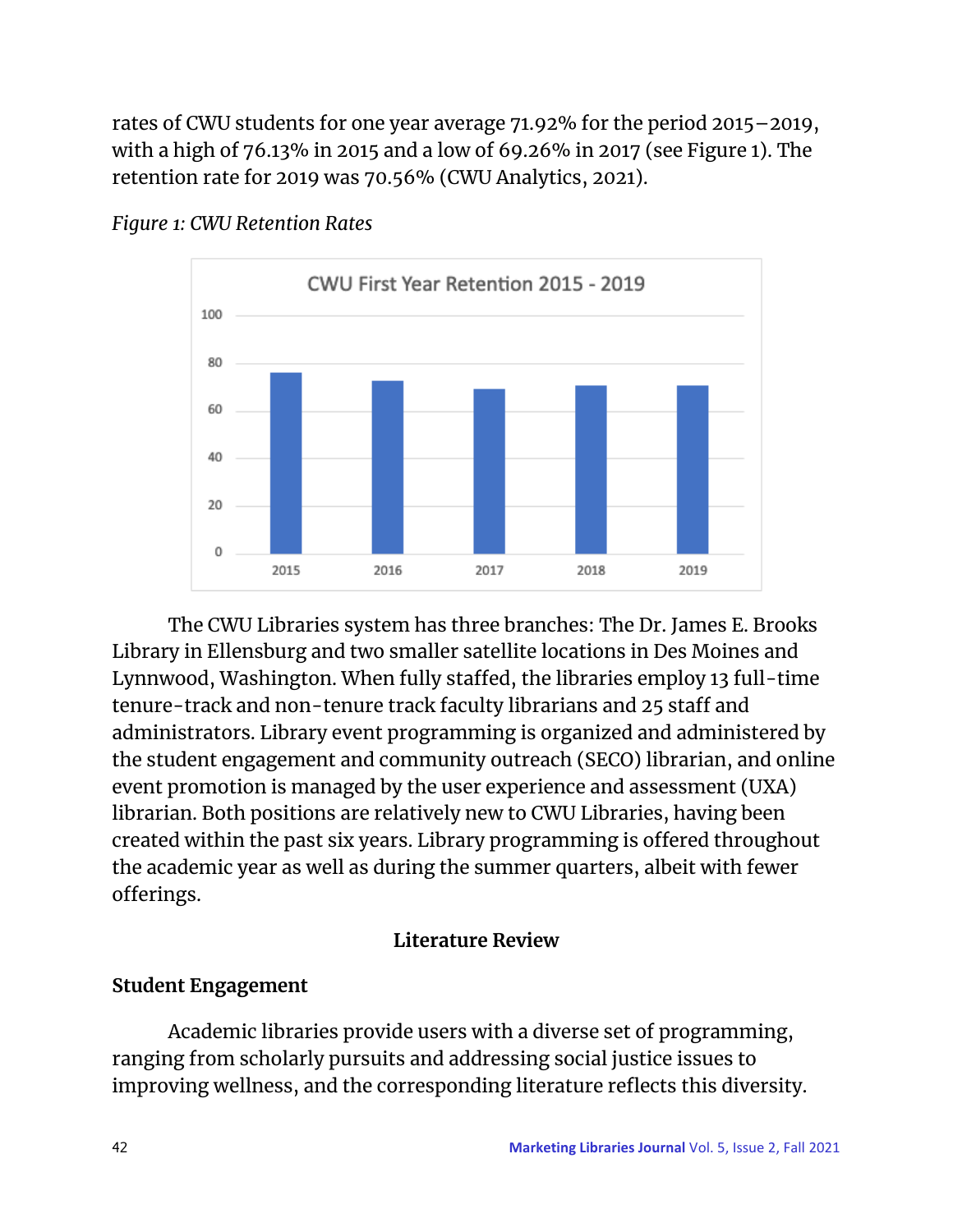The types, budget, and frequency of library programming can vary greatly among institutions; however, the overarching goals are to make the library more accessible and raise awareness of collections and services that reflect "both [the] academic and social aspects of the student experience" (Eshbach, 2020, p. 2). Schlak (2018) reviewed foundational literature focused on the definition of "engagement" in the context of higher education institutions as well as how academic libraries fit into this notion. He concluded "engagement can thus be viewed as an outcome of the library's efforts as well as a critical component of the library's contribution to the scholarly and cultural life of its parent institution" (Schlak, 2018, p. 134).

The underlying engagement objective is to foster a sense of belonging among students, which is a key factor determining if a student decides to stay at the institution, transfer to another institution, or to leave higher education altogether (Tinto, 1975, p. 96). In his 2020 State of the University Address, CWU President James Gaudino noted the first year to sophomore retention rate increased 2% from 2019 to 2020, bringing it to 73%, and that CWU is on track to meet the retention rate goal of 85% over the next ten years (Central Washington University, 2020). The library's demonstration of its engagement actions as a retention tool reinforces its conscious effort to align with university goals, heightening its perceived campus-wide value.

## **Effects of COVID-19 on Student Mental Health**

Prior to the emergence of COVID-19, 30.1% of college students sought out psychological or mental health services within 12 months of being surveyed (American College Health Association, 2020). With the abrupt shift to a fully remote learning environment and a record number of individuals being laid off from work, students' mental health became a concern early in the pandemic. Increased isolation, fear of the health repercussions due to COVID-19 exposure, financial instability, increased screen time, or a combination of these factors greatly affected students' psychological health. A study found 59% of college students reported high psychological impacts due to COVID-19 (Browning et al., 2021, para. 64). Researchers at the Centers for Disease Control and Prevention found analogous results: Approximately 75% of adults aged 18–24, students or otherwise, reported poor mental health and 25.1% reported suicidal ideations, both as a result of the pandemic (Czeisler et al., 2020). Armed with this information, higher education institutions should "develop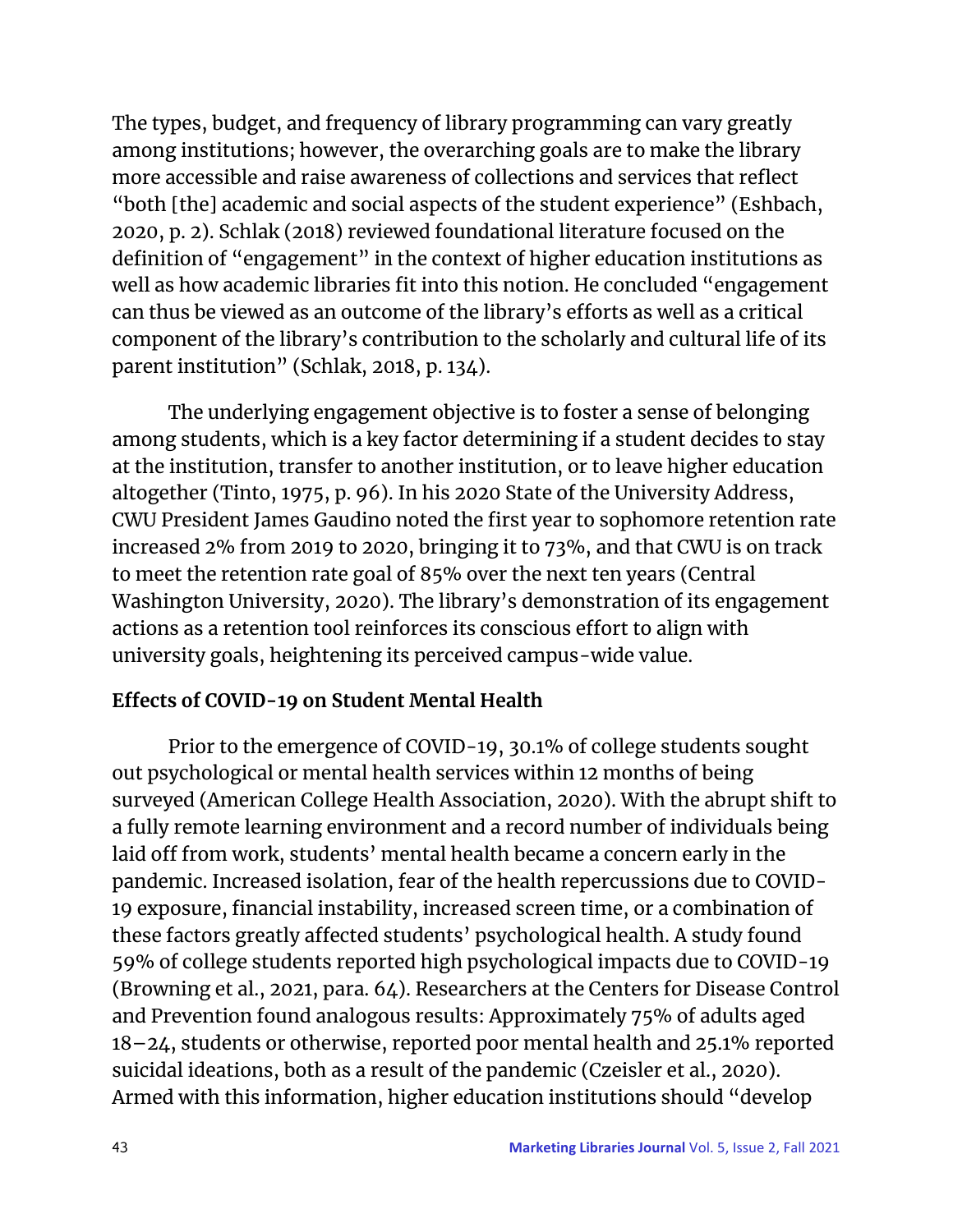platforms that facilitate safe student social interaction" (Browning et al., 2021, para. 58). Knowing students were already dealing with issues related to depression and anxiety prior to the COVID-19 outbreak and that students continue to crave socialization, libraries have the perfect opportunity to creatively demonstrate value through modified outreach efforts and partnerships with departments across campus.

 Because the pandemic has affected almost every aspect of library operations, the related literature and suggested guidelines has continued to grow. Professional organizations, such as the Association of College and Research Libraries (ACRL) (2021) and the International Federation of Library Associations and Institutions (2020), have compiled resource guides about events and activities and how to engage with users virtually. While these guidelines are certainly helpful to understand best practices, there is no onesize-fits-all approach, as each library system is responding differently based on institutional, county, and state mandates and guidelines. A COVID-19 response team at CWU meets regularly with Kittitas County's health officer, Dr. Mark Larson, resulting in reopening guidelines based on his recommendations.

## **Social Media**

According to the Pew Research Center (2019), 7 out of 10 American adults use social media, with usage rising to 9 out of 10 Americans among those in the 18 to 29-year-old age group. Having social media accounts is important for academic libraries to advertise their events and resources and share announcements and updates. However, simply posting to social media is not enough; libraries need to understand the wants, behaviors, and culture of their community of users (Luo et al., 2013). When a library demonstrates approachability and strong customer service skills through proactive two-way engagement, its users are more apt to see the value of the library (Phillips, 2011; Young & Rossmann, 2015); in this way, academic libraries have the potential to support academic success and feelings of belonging within the campus community (Creighton et al., 2013; DeAndrea et al., 2012). Social media platforms are also useful as a "digital listening post" to informally learn what users are saying about the library, even if they are not tagging or direct messaging the library's accounts (Bell, 2012).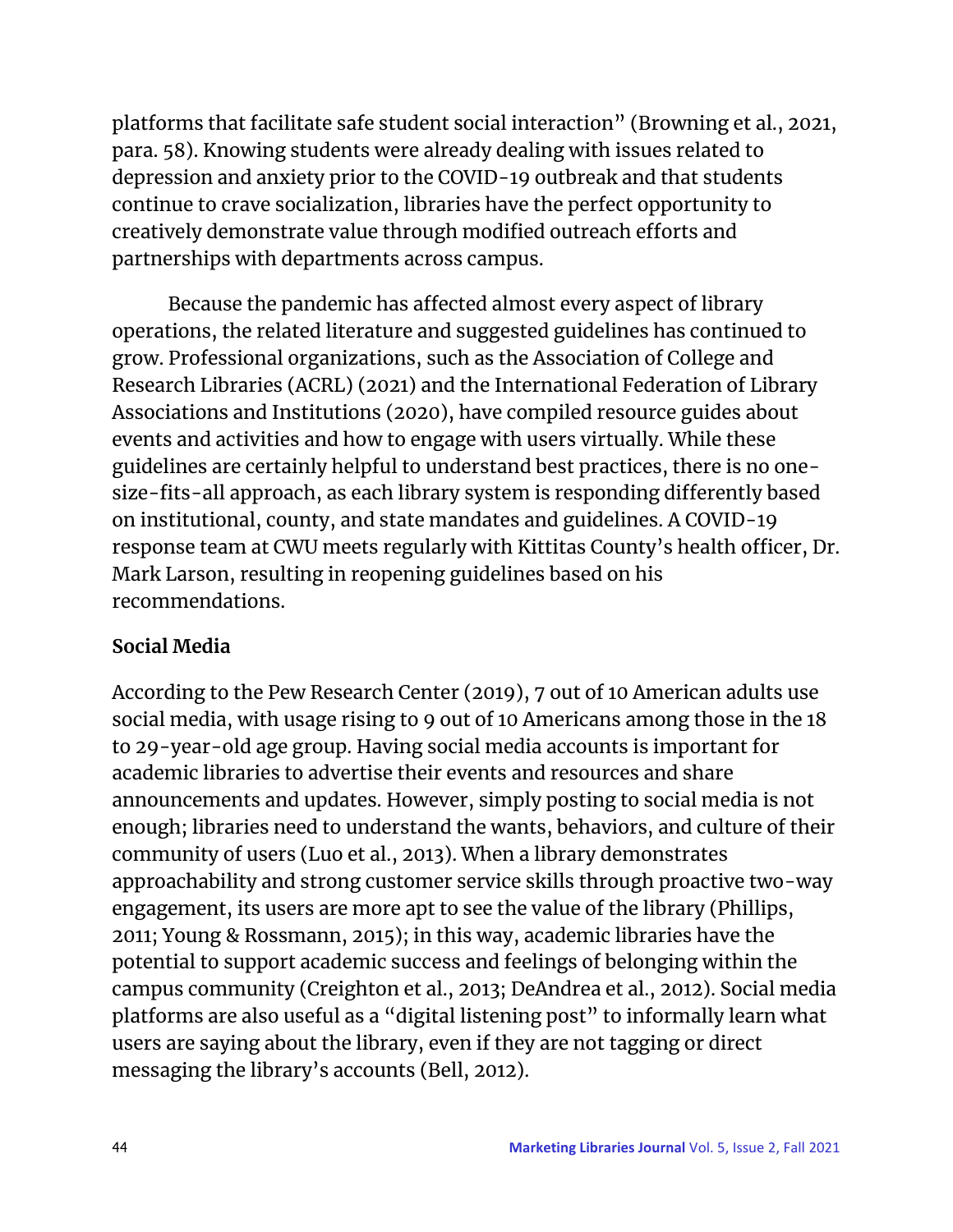Over the last decade, social media best practices and analyses have been developed that are specifically geared for academic libraries. The literature ranges from broad how-to guides (Burkhardt, 2010; Fiander, 2012; Garofalo, 2013) to the specific, such as incorporating memes (Woodworth, 2018) and utilizing Instagram to engage users in academic special collections (Fulgham, 2019).

In addition to regularly producing engaging and timely content, managing a library's social media accounts can often present another set of challenges. Taylor & Francis (2014) commissioned a study to understand how libraries in the United States, India, and the United Kingdom use social media. They found 44% of respondents had three or more team members oversee their library's social media presence. A study conducted by researchers at the Virginia Commonwealth University Libraries two years later found similar results (Peacemaker et al., 2016). Unlike the private sector, libraries typically fold social media responsibilities into one or more position descriptions, as it is rarely a librarian's full-time job. At CWU Libraries, social media started off disjointed with no formal plan and ad hoc posting. In 2015, the former UXA librarian took over with support from another library staff member; now social media is fully managed by the current UXA librarian with occasional content suggestions from colleagues.

## **Outreach History at CWU Libraries**

 CWU Libraries has a history of outreach activities and programming intended to engage campus and community constituents and heighten awareness of available library resources, both physical and virtual. The arrival of a new dean in 2010 and an associate dean in 2013 added new outreach energy and resulted in increased efforts, including a well-received and attended community-wide gala in 2014. Simultaneously, a team of faculty and staff instituted a quarterly waffle night, offering a free late-night breakfast to fortify students during their final exams. The library's potential for supporting the campus and community with new and innovative activities was realized, instilling optimism and positivity among the library staff and enhancing the library's perceived worth as a campus and community partner. Additional outreach was developed, including pop-up library displays and collections at campus events; library faculty and staff marching in the annual Labor Day parade; hosting a Freedom to Read table at the local farmer's market; and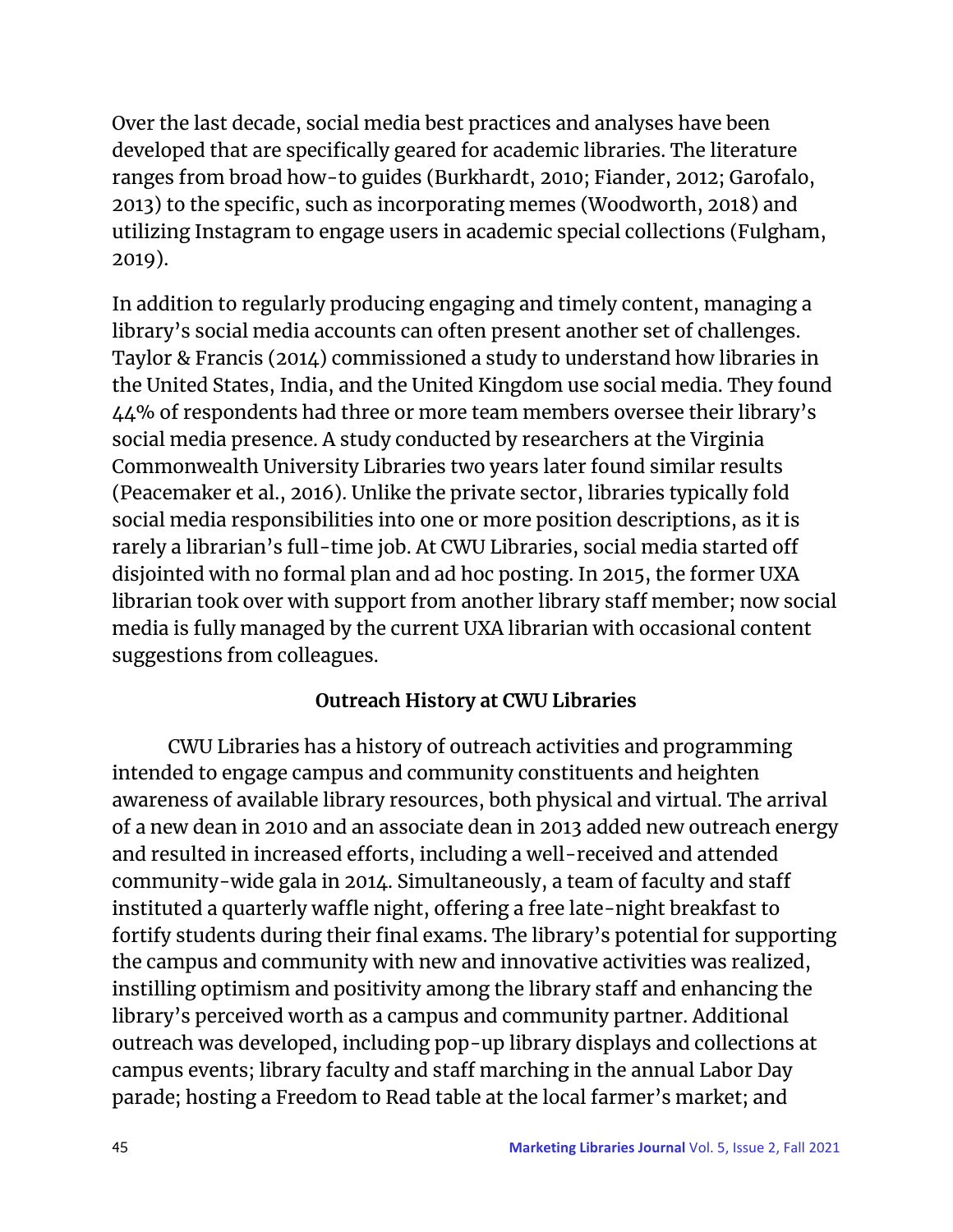promoting library resources at new-student orientation events, just to name a few. However, these additional staff responsibilities were not sustainable without a corresponding allocation of additional hours. In 2015, a tenure-track SECO librarian position was created and filled, followed six months later by a dedicated UXA librarian position. Filling these roles allowed the library system to substantially increase campus and community activities. These dedicated outreach positions also made it possible to cultivate collaborative relationships with other student success groups on campus and literacy-focused community institutions and to develop a strong social media presence to promote outreach and raise awareness of library resources. Support staff for these efforts now include a part-time events assistant with graphic design skills and dedicated time from library graduate assistants (GAs).

Soon a roster of sustainable library outreach events and activities took shape, developed by using a combination of best practices and a bit of trial and error. Successful face-to-face events and activities included expanded finals week events, a greater presence at campus open house and orientation activities, poetry readings, and campus and community programming in conjunction with two National Endowment for the Arts Big Read grants. Additionally, the library launched Cultural Conversations, a quarterly storytelling and discussion activity held at the Ellensburg community center, which was cosponsored by the public library and the campus international programs office. The 2018 renovation of the Brooks Library student commons resulted in hosting even more collaborative programs, including the campus visiting writers' series, as well as multidisciplinary panel discussions. Using this space, the library was slated to host the Washington Library Association's Academic Library conference in March 2020, and an ACRL Scholarly Communication Roadshow in May 2020.

### **Adapting to COVID-19**

CWU Libraries remained open with regular business hours until mid-March 2020, when employees received word of potential COVID-19 exposure at the Brooks Library location. In a matter of hours, all three library locations were shut down, and employees packed up their offices, immediately transitioning to fully virtual services. At the onset of the COVID-19 restrictions, most outreach programming immediately transitioned to virtual delivery, although not all planned events lent themselves to the online format.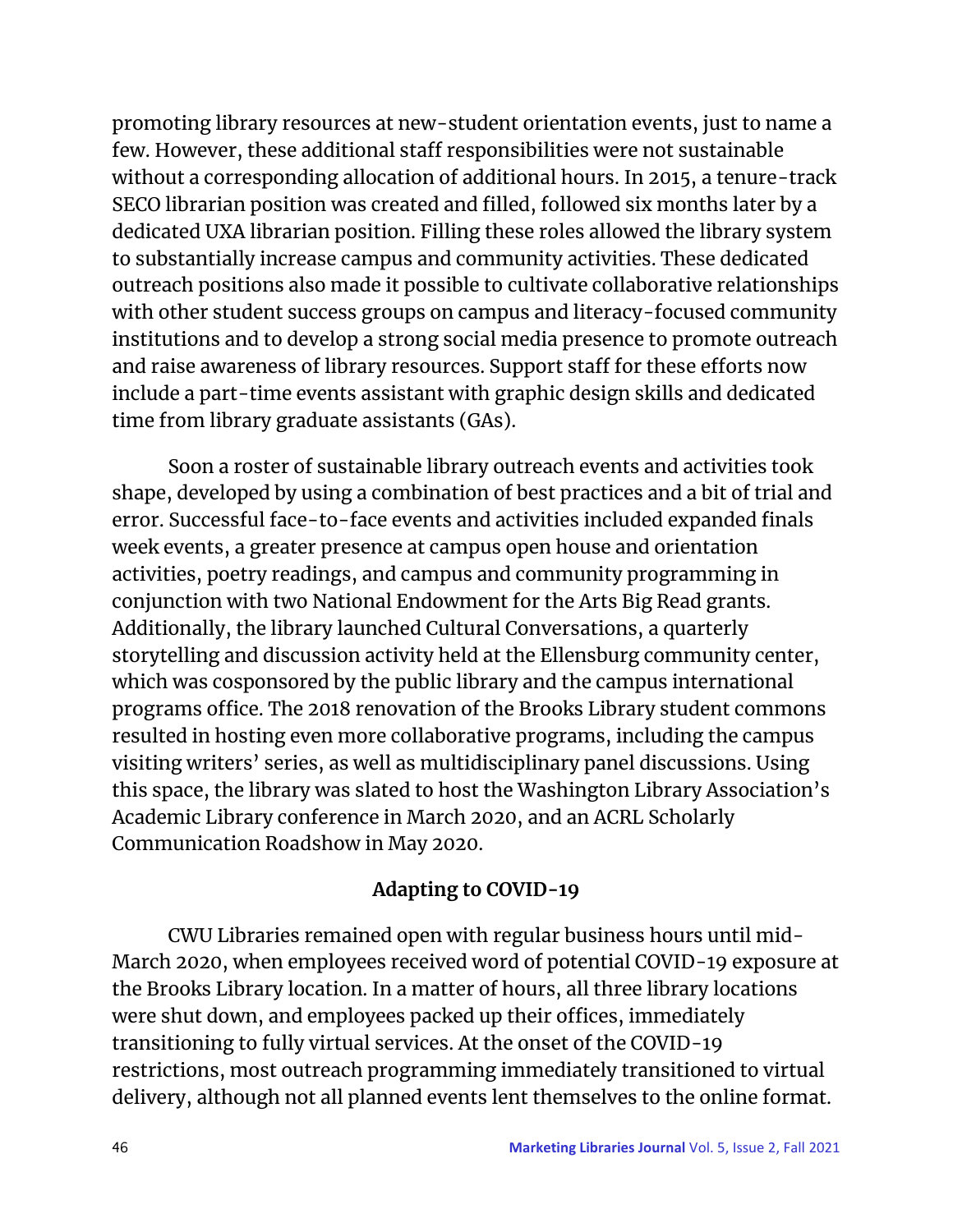For instance, planning for all in-person events, such as the ACRL Scholarly Communications Roadshow and a "Browse and Brews" fundraising collaboration with a local brewery, have been indefinitely postponed.

Over the past year, reported cases in Kittitas County have remained relatively low despite sharing a border with King County, where the first widely reported COVID-19 outbreak in the United States occurred in early 2020. CWU extended spring break by an additional week, and spring and summer 2020 courses were offered completely online. At instructors' discretion, fall 2020 courses were offered via online, hybrid, or in-person modalities, with more than two-thirds of classes held completely online. The number of students living in campus housing drastically dropped to about 250 students in spring 2020, and capacity was formally lowered to 50% starting in fall 2020 to foster physical distancing. In total, there were about 1,800 students living on campus during the 2020–2021 academic year.

The Brooks Library building was reopened just prior to the fall 2020 session. Unless responsibilities required physical presence, the majority of library faculty and staff continued to work remotely. While many libraries across the country scaled back their programming efforts during the pandemic, the number of events hosted by CWU Libraries per quarter has increased. When looking at 2018–2019, the last academic year without COVID restrictions, the average number of library events per quarter was 14. However, from spring 2020 to winter 2021, the average number of library events per quarter increased to 17.

## **Staffing Adjustments**

 Promotion graphics, calendaring, and posting notices are the responsibility of the SECO events assistant. She began quarantining in mid-March and finished out the 2019–2020 academic year working from home. This was a smooth adjustment because the library, and the entire campus, was fully online except for a few essential staff members. When the campus shifted to a hybrid model in fall 2020, additional library faculty and staff were allowed back in the building on a restricted, rotating basis. During this time, the SECO events assistant continued to work fully from home to minimize any potential exposure to COVID-19. A library graduate assistant (GA) was subsequently assigned SECO hours to fill on-campus responsibilities, such as creating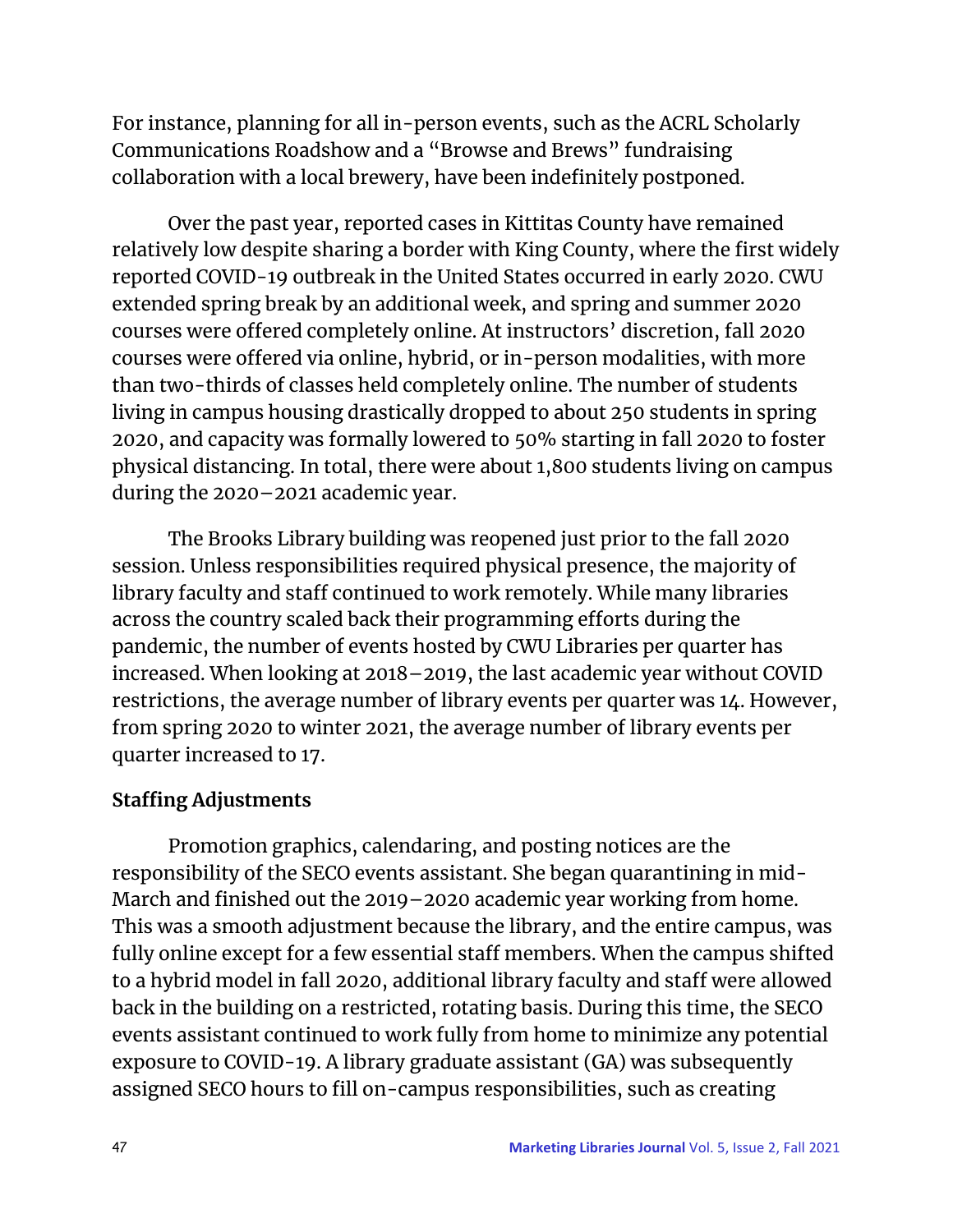display exhibits and posting events flyers around campus. Her SECO responsibilities became part of her GA workload allocation, avoiding the need to include additional compensation in the library budget. The SECO team continues to communicate planning and promotion by way of regular virtual meetings and collaborative task spreadsheets.

## **Social Media**

As part of her job responsibilities, the UXA librarian manages the CWU Libraries' Twitter, Facebook, and Instagram accounts. Because the doors to Brooks Library closed from March through early September 2020 and the Center libraries remain closed for the foreseeable future, social media became a critical venue to maintain connections with the CWU community. When comparing September 2019–March 2020 with September 2020–March 2021, the monthly average posts to Facebook, Twitter, and Instagram remained comparable. However, the average number of Instagram stories each month increased 70%, going from 10 per month to 17 per month. This was intentional because Instagram event promotion was done exclusively using stories and were added to the stories highlight section. Engagement remained steady, with peaks correlating with major announcements, such as building closures and modifications to operations. Information overload was a concern, particularly at the beginning of the pandemic. CWU Libraries social media posts have been primarily limited to events, library news and virtual services, and new and trial e-resource promotion. However, library faculty and staff have occasionally reached out to the UXA librarian to suggest new posts and sharing of libraryrelated content from external organizations. The goal for the tone of the library's social media over the past year has been friendly and optimistic with limited references to COVID-19, stay-at-home orders, and social distancing. Followers continue to be inundated with information and misinformation about the pandemic, so the UXA librarian wanted to keep posts focused on all the ways the library can help the campus community rather than a constant reminder of what cannot be controlled.

As a way of incorporating student perspectives, three student library assistants were assigned to develop social media content starting fall 2020 via Trello, a free collaborative project management software used to help conduct high-level project planning. Users can organize ideas or projects into customizable *boards*, which consists of *cards*. In the case of social media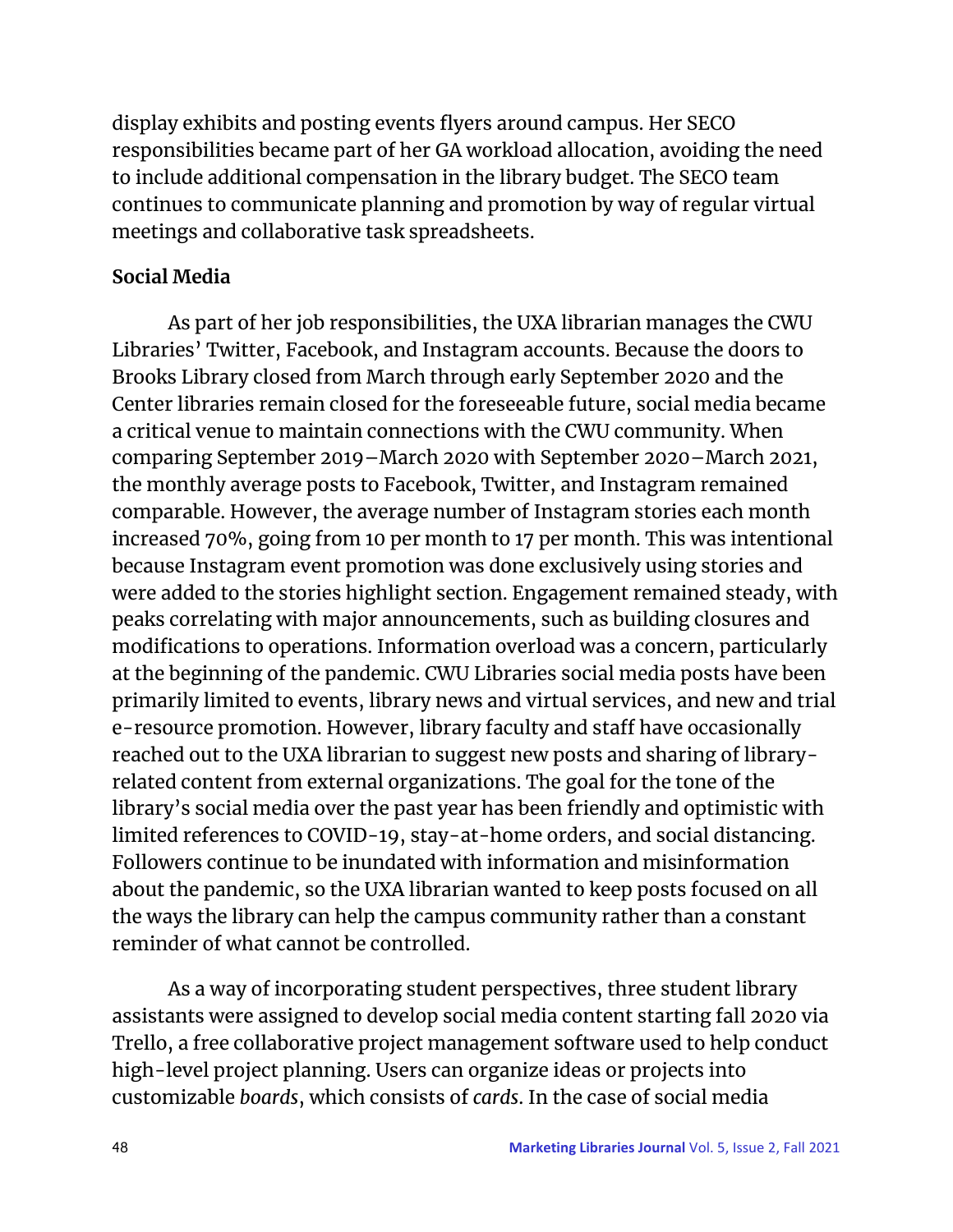planning at CWU Libraries, the UXA librarian created a social media board, and the high-level cards are some common, recurring social media categories (see Image 1).



**Image 1:** *Using Trello to plan and schedule social media posts*

Using Trello helped centralize proposed future posts into one location. In addition to organizing the posts, the student library assistants also included which social media platform(s) the information should be posted to, suggested posting date, associated images, and any notes or questions they wanted to share with the UXA librarian. Dividing up posts into major categories, such as library resource highlights and celebrating authors/holidays, was not only a way to quickly access posts but also helped the student library assistants understand the types of content the UXA librarian was looking for.

Before posting, the UXA librarian edited all student-created content for clarity and augmented it with additional information as needed. When programming or library news was light, these "filler" posts have proven to be particularly helpful to support engagement. CWU Libraries' Facebook and Instagram accounts have seen an overall decline in engagement when comparing numbers from September 2020–February 2021 with numbers from September 2019–February 2020; however, Twitter engagement has seen a 31% increase. It is important to note, among the many logistical shifts around campus, CWU administration extended the 2020 spring break and moved the start of fall 2020 up by two weeks, so any direct comparison between the two academic years is somewhat misleading.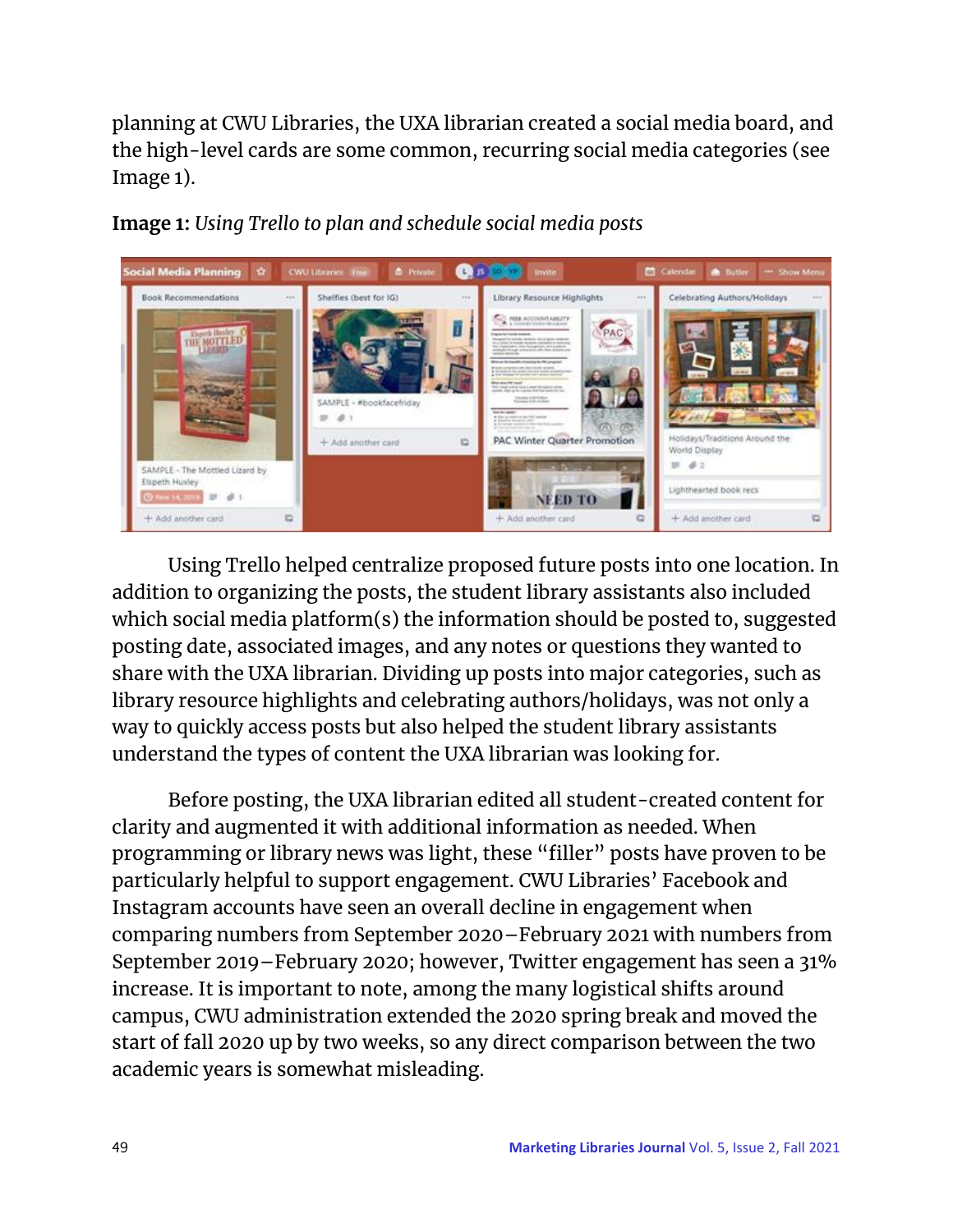While tracking social media metrics is necessary, these numbers do not always tell the full story. For instance, the CWU Libraries regularly features databases through a *Database Spotlight* series. Examining monthly usage reports from vendors, particularly the number of sessions and total searches, has shown there is often a correlation between promoting a database and increased usage. Some of the featured databases have seen an increase of 140– 195% while the corresponding social media posts only show a modest amount of likes and engagement.

## **Crisis Communication**

 At the beginning of the pandemic, most of the communication planning was *ad hoc* because the situation was novel. The dean, associate dean, and faculty chair met regularly to review current safety protocols along with institutional, county, and state guidelines. When major announcements needed to be shared, such as the closing of the CWU Libraries locations or major adjustments to services, the UXA librarian was responsible for relaying the message via social media along with creating any corresponding graphics. Initially, service updates and suggested remote resources were compiled into a LibGuide. After five months, the content was pared down and moved to a dedicated library webpage linked on the homepage in an announcement banner. The dean also recorded brief update videos throughout each quarter. These videos were shared via the updates page as well as on social media.

## **Successes and Challenges**

Knowing the library wanted to continue providing a variety of programming while still adhering to health guidelines, the SECO librarian regrouped over the summer to plan a predominately virtual lineup of fall 2020 events. Because low morale and limited opportunities for engagement were primary concerns across campus, events geared specifically towards students were prioritized.

As with any lineup, there were varying degrees of success in piloting new programming and retooling well-loved, face-to-face favorites. The following events had the highest number of attendees and participant engagement:

1) Light-hearted haiku and limerick writing contests were popular, and gift cards were awarded to the best submissions.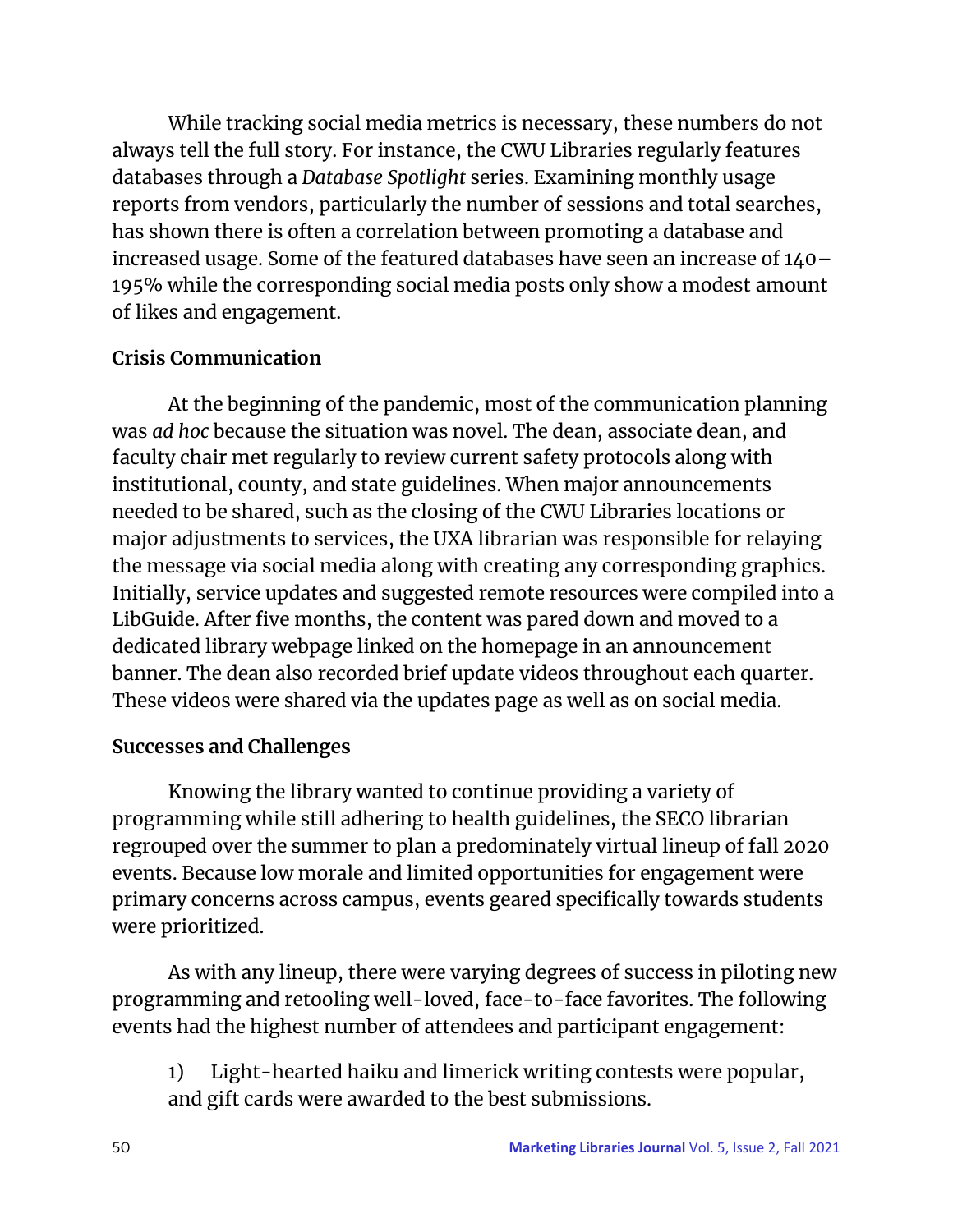2) The popular in-person speaker series, Cultural Conversation, was easily converted to a synchronous virtual platform. Speakers who were raised or lived extensively abroad shared their education and professional experiences with the goal of sharpening attendees' empathetic listening skills and exploring deep and relevant topics as a group.

3) The Here's a Poem I Like event was moved to a YouTube playlist, which includes poem readings from students, faculty, staff, and community members, and allows for future videos to be uploaded as additional submissions are received.

4) Various virtual workshops and panels, including banned-book author talks and book discussions, a voter registration forum, and a research strategies series provided attendees with a wide assortment of programming options.

A version of two of the library's most popular finals week activities were attempted. Instead of bringing therapy dogs to the library, an online demonstration by a professional animal massage therapist was offered. Instead of making crafts while listening to a live jazz band, an online crafting event featured the demonstration of two crafts by a local arts educator. There were high hopes these two events would be successful, especially given their face-to-face popularity; however, that was not quite the case. While these events had a relatively good turnout among faculty and staff, they were not considered successful from a student engagement perspective because only one student attended one of these events. It is worth noting that both modified events were held in spring 2020 when pandemic restrictions were relatively new. The popular finals-week waffle night, an event designed to provide a tasty study break, successfully transitioned to waffle kits delivered to the campus residential housing in spring 2020 when the total on-campus population remained extremely low (see Image 2). Subsequently, grab-and-go individual pizzas are now distributed to students outside the library entrance for two consecutive nights during finals week (see Images 3 and 4). Budgets across the library units were either frozen or greatly reduced at the onset of COVID-19. Purchases for programming were approved by library administration on an *ad hoc* basis, including gift cards for giveaways, takeand-make craft kits, and packaged to-go food items.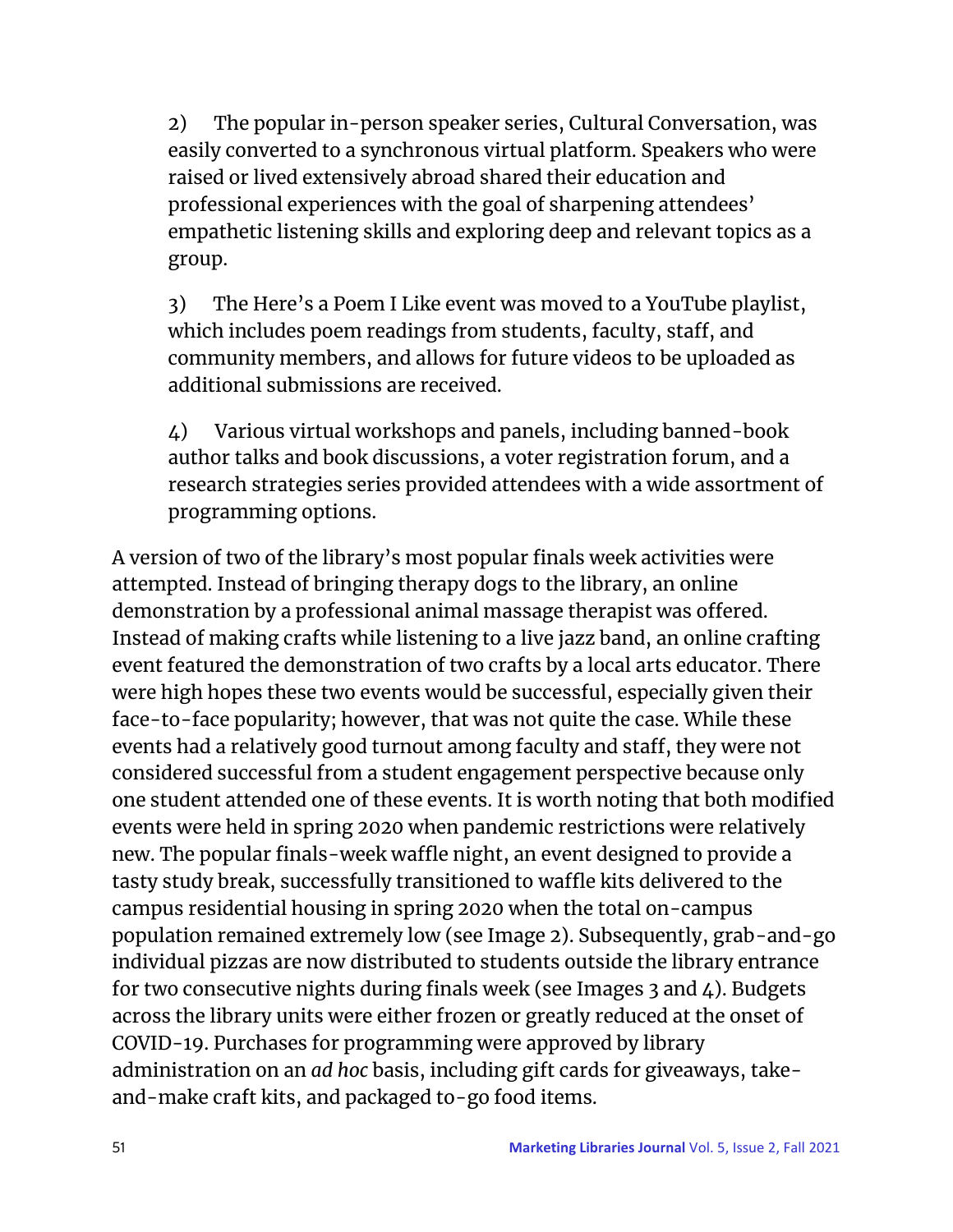## **Image 2:** *Spring 2020 Waffle Delivery*



**Image 3:** *Spring 2020 Pizza Distribution*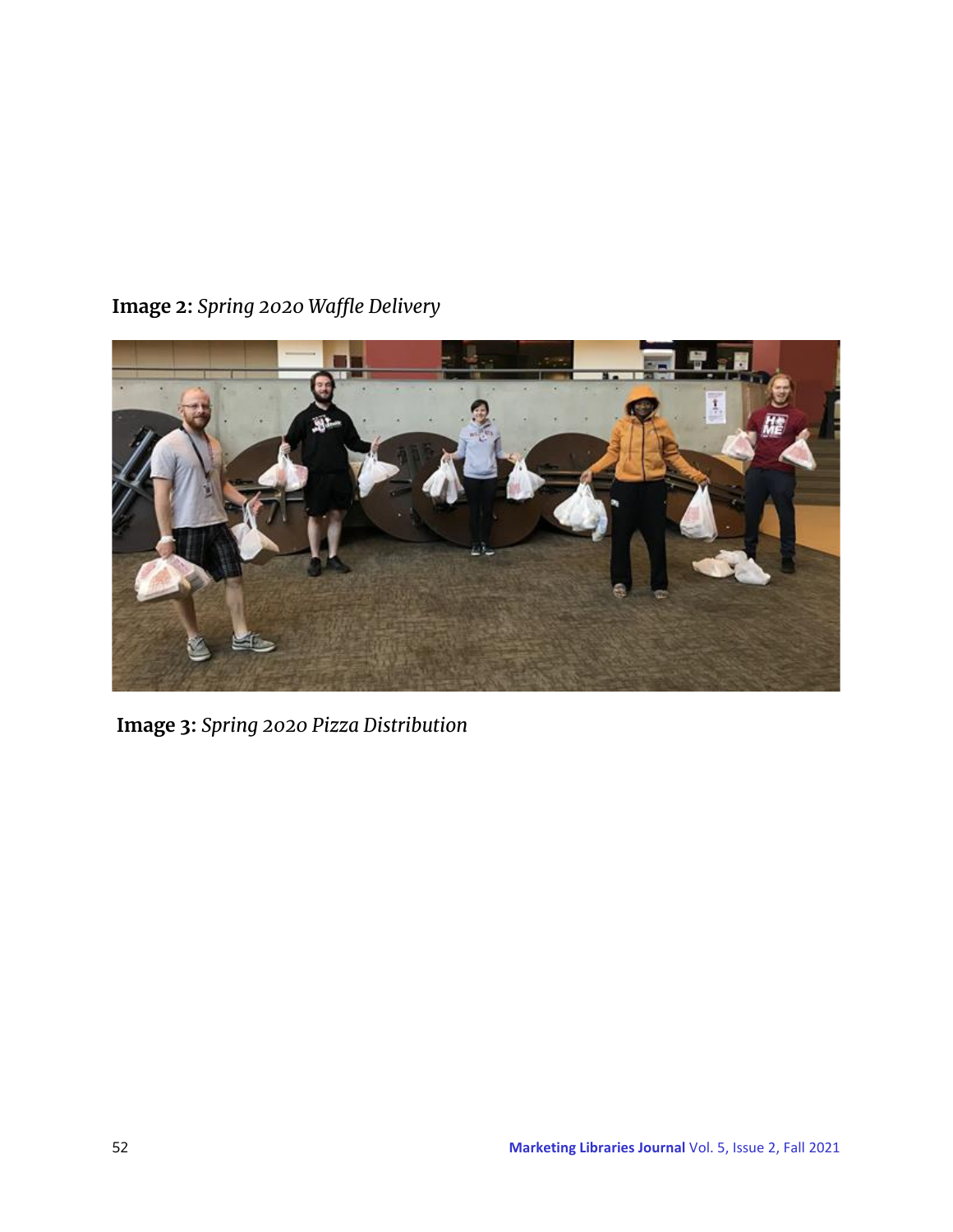

**Image 4:** *Fall 2020 Pizza Distribution*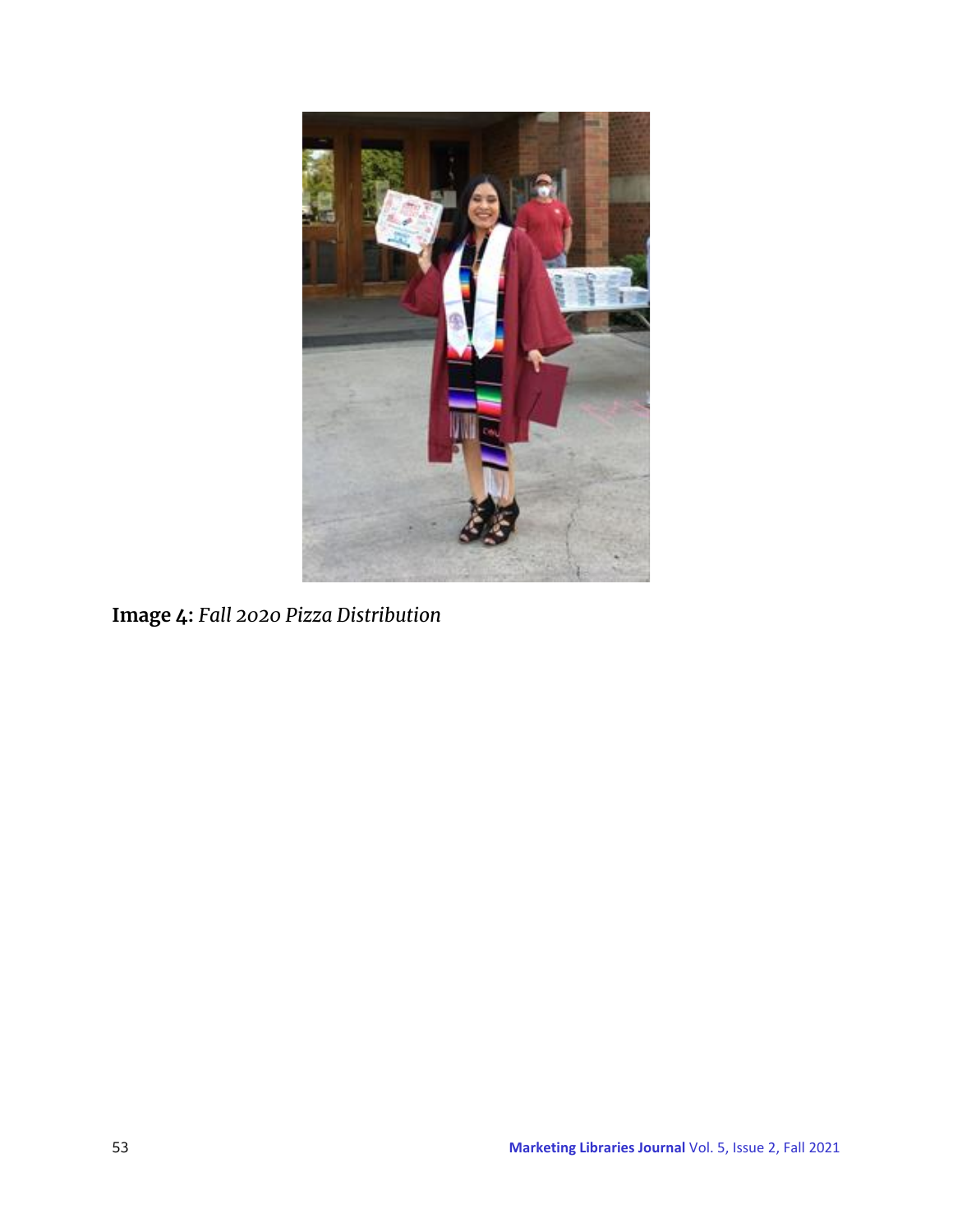

### **Lessons Learned**

### **Partnering with the Campus and Community**

 CWU Libraries has a robust history of collaborative partnerships with a wide variety of campus and community entities, including Residence Life and the Residence Hall Association, the Wellness Center, the Veterans Center, the Diversity and Equity Center, the Center for Leadership and Civic Engagement, and the Office for International Programs and Studies. Community partners in Ellensburg include the public library, the county historical museum, the public school district education foundation, the public school district, and the local food bank. Adjusting to online communications and planning was relatively straightforward and, in some ways, streamlined scheduling and removed geographical barriers to collaboration.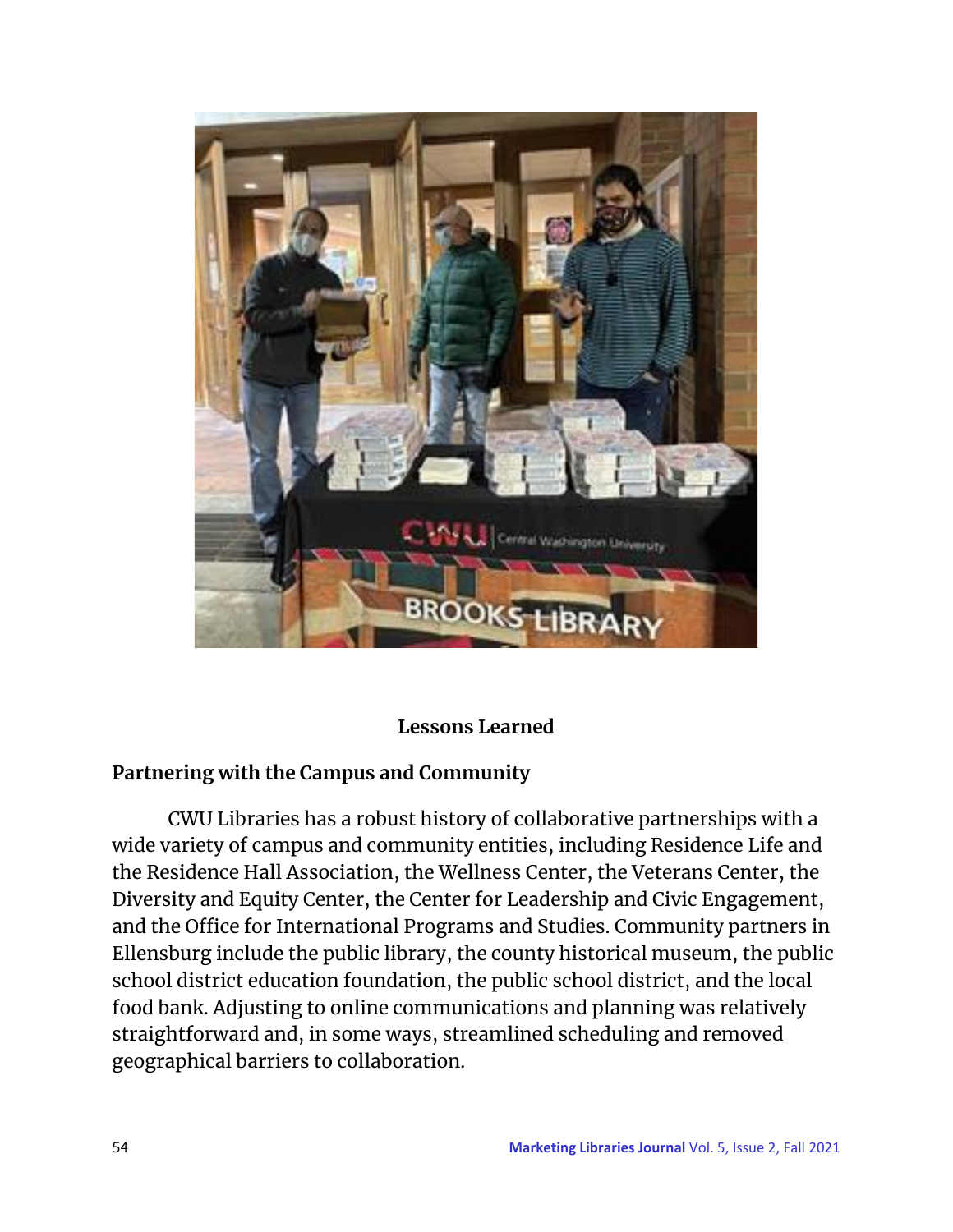Two unintended but valuable benefits have arisen due to the shift in event modality: reaching a wider audience within the CWU community and enhanced accessibility. Because all past library events were held face-to-face, most online and University Center students and employees were unable to attend due to distance. The virtual format of library events allowed these groups to participate in ways that were simply not possible pre-pandemic. The transition to online also made the activities more accessible to those with disabilities or various learning styles due to features like closed captioning, downloadable presentation materials, and select event recordings available for playback. Overall, moving online has increased event accessibility for campus constituents.

#### **Assessment**

 Before COVID-19 hit, the library was in the formative stages of a website revamp project, as it had been years since any significant changes were made to the site. When the governor's stay-at-home order was issued, the project deadline was expedited to before the start of fall 2020 to better serve the large increase in remote users. The project also included an overhaul to the events calendar, which was previously a homegrown page with limited functionality. The new calendar, administered via LibCal, offers a more robust platform for event sign-up, Zoom integration, automatic event reminders for registered attendees, and the ability to easily access and aggregate attendance statistics. When comparing the new events calendar with the former version, the library has seen an 84% increase in page views from September 2020–March 2021 compared to September 2019–March 2020. Prior to the pandemic, most library events did not require any type of registration. Now, attendees must register for almost all online events to receive the Zoom invitation, so the registration form asks for an email address, accommodations needs, and the attendee's status (i.e., student, employee, or community member).

 Since almost all 2020–2021 library events are virtual, program assessment has needed to be reexamined to determine the return on investment. Regardless of the modality, the SECO librarian always collects the number of attendees and the number of faculty and staff volunteers. For events requiring registration, the librarian tracks the number of registrations, which encompasses actual versus cancelled, and compares that number to the expected registration; this helps gauge interest for future planning.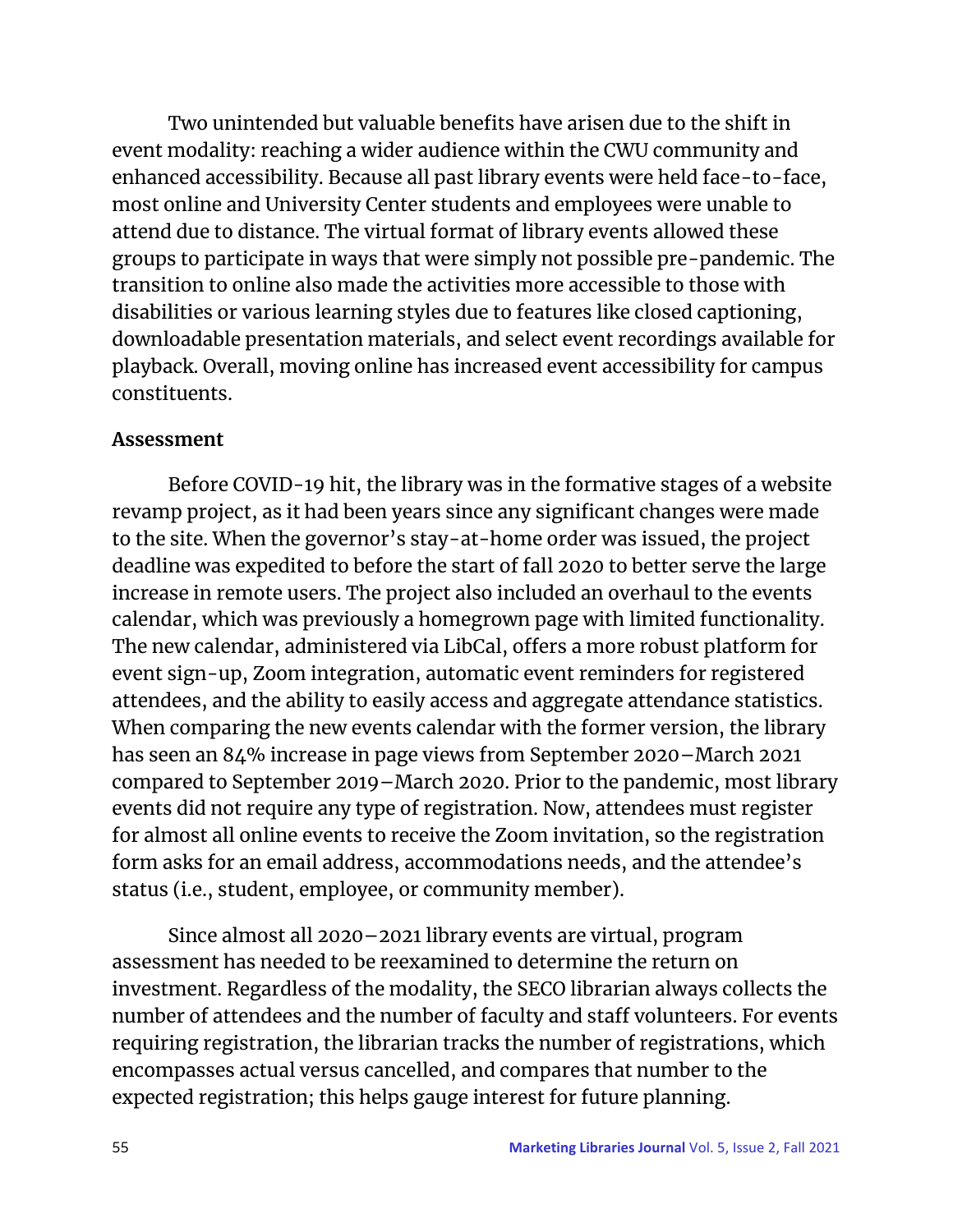Additionally, an optional Qualtrics survey is sent out through LibCal one hour after the event. The questions were modified from a paper survey distributed at in-person events, and they collected the following information:

- Name and date of the event
- Attendee status (student, faculty, staff, community member)
- Reason(s) for attending
- How did you hear about this event?
- Would you like us to contact you about future library events? If so, please provide your email.
- In 1 or 2 sentences, please let us know what you enjoyed about this event.
- Do you have any suggestions for future events or ways for us to improve?

Starting fall 2021, the survey will be modified to ask about campus location or online status if attendees indicate they are students or employees to get a more detailed snapshot. The number of responses to this survey remains much lower than the face-to-face surveys from previous quarters. However, the effort needed to continue this assessment approach is minimal, as LibCal has been set to automatically send a follow-up email using a customized template.

Even though the survey response rate is limited, the library has received useful feedback and recommendations for future event planning. Multiple attendees want online events to continue, saying they "[w]ould like to see a Zoom option even after 'return to normal' for those of us who can't always be there in person" and "[p]lease consider offering more online options in the future." The library is already exploring ways to administer hybrid events, particularly to maintain engagement with online and University Center students as well as those students and employees who cannot return to or remain on campus for events. Regarding the research strategies series, a staff attendee suggested that "a 'lite' version of this workshop would be really valuable to all incoming students and administrative staff. I also think it would be great to have the full version available on Central Learning Academy [CWU's employee training portal]." While this may not be a possibility, recording future research strategies events and uploading them to the library's YouTube channel would be a viable alternative for on-demand engagement.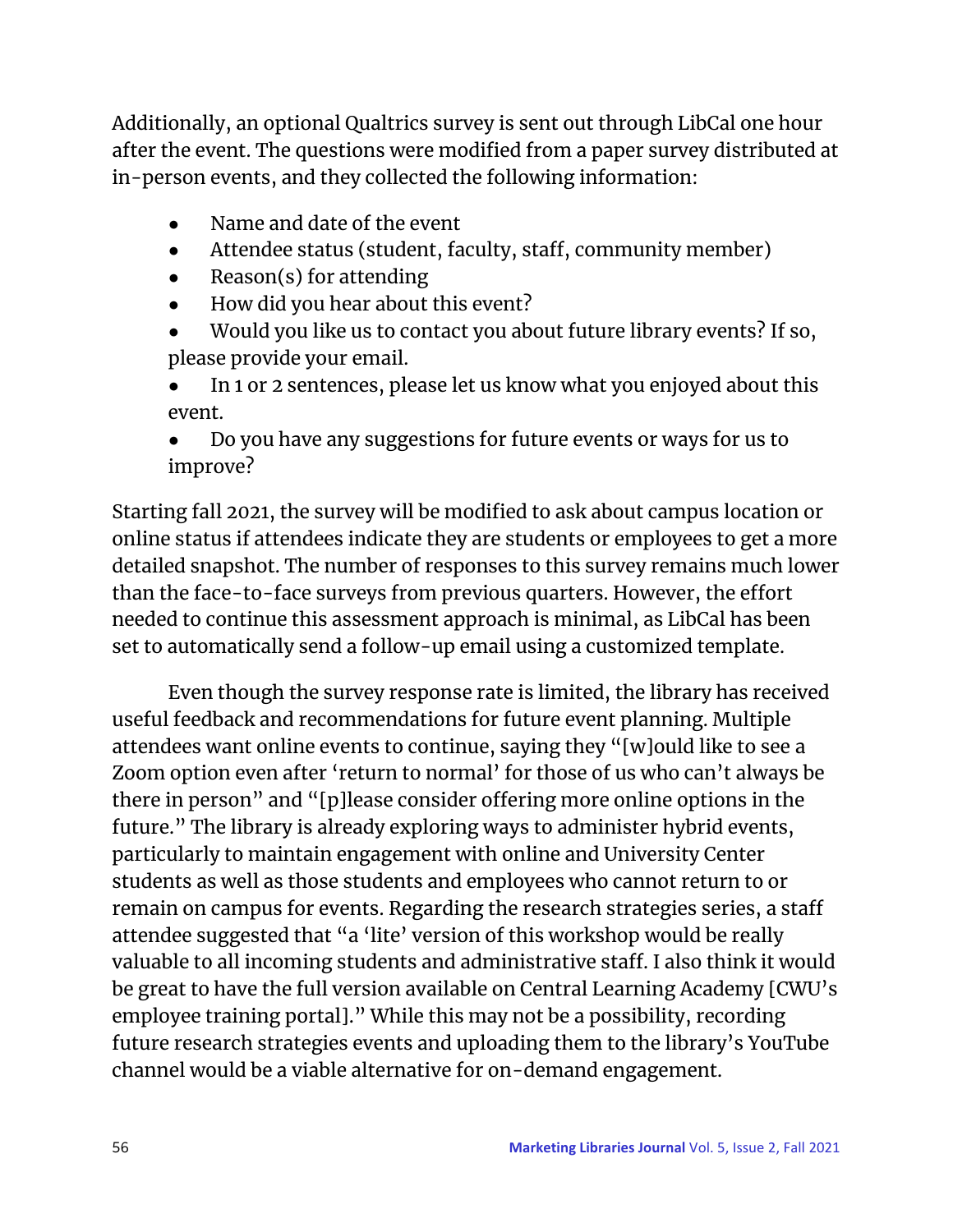For recorded programming, understanding what constitutes attendance is not always straightforward. Some events are strictly pre-recorded, such as Here's a Poem I Like, so the number of times the video is viewed is the primary metric used to monitor engagement. For recorded synchronous events, such as a voter registration forum, tracking attendance is complicated, as users attend the live event, watch the recording, or a combination of the two. To make the process easier, live events are tracked by synchronous attendance, and any statistics for the recordings are kept separate.

Library recordings can be housed in three different platforms — YouTube, Kaltura, and CWU's institutional repository, ScholarWorks. The decision of where to store event recordings depends on whether the event is a signature event (e.g. held regularly throughout the academic year) or more ephemeral in nature (e.g., programming inspired by a notable current event like voter registration). Within each platform, the metrics accessible by administrators are slightly different (Blackson, 2020):

> 1) YouTube tracks views, average view duration, likes, comments, and shares. For instance, the total views for the Here's a Poem I Like recordings has hit more than 1,100 at the time of this publication, which is far more people than could be accommodated if the event was held in person.

> 2) Kaltura tracks user engagement, video performance impressions, top countries, devices, number of downloads, and domains via a generated report. Within the platform itself, administrators can view impressions and plays, unique views, minutes viewed, and average completion rate for specific or preset date ranges. Kaltura is integrated with CWU's learning management system, and therefore, managed by the institution's Multimodal Learning department. Statistics are accessible at the user level rather than publicly available, as they are on YouTube.

> 3) ScholarWorks tracks downloads and metadata page hits for a specified timeframe sorted by the country and domain from which it was accessed. As time goes on, select recordings and playlists will be transitioned to this platform for archival purposes.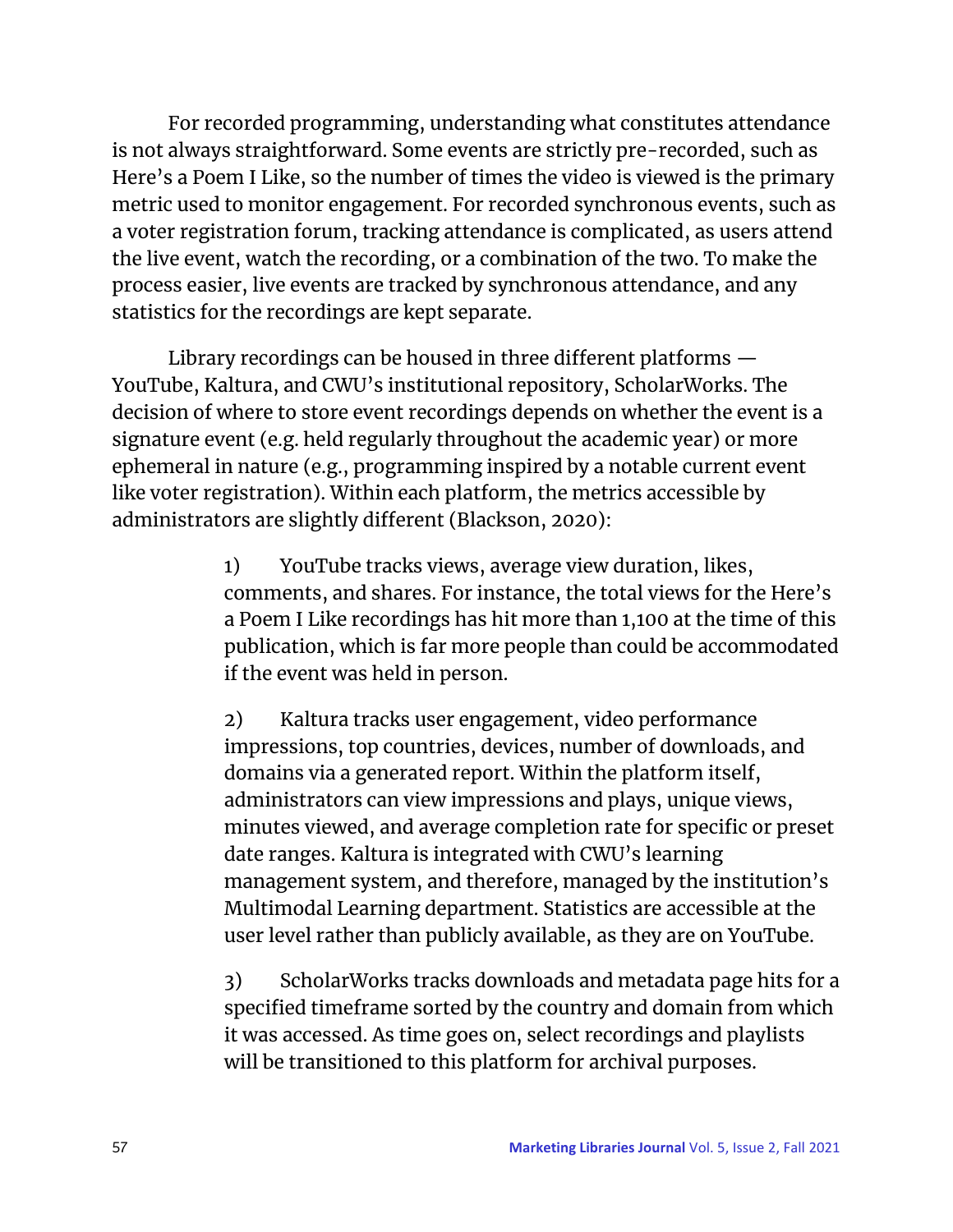Comparing event attendance pre-COVID and post-COVID would give a deceptive snapshot of the success of the library's current efforts, given current logistic and financial limitations. Attendance counts in the hundreds for programs, such as Waffle Night and Paws and Relax, are simply not currently possible. It is heartening and affirming to see the strong turnout and interest in our virtual programs, ranging from a Black Lives Matter presentation (101 attendees) to a panel discussion on racial justice during a pandemic (121 attendees) and an author presentation by a recently published CWU history professor (32 attendees). It is safe to say that these types of programs are garnering comparable attendance to when similar in-person events.

#### **Conclusion**

Pivoting to online outreach promotion and delivery came on unexpectedly and suddenly. Although CWU Libraries has been unable to replicate some of the most popular events virtually, the situation has created more opportunities than originally anticipated. With technological tools provided by software, such as Zoom and LibCal, programming has expanded in new ways. Headcounts and feedback confirm that this virtual programming has frequently been well-attended and well-received. Social media platforms such as Facebook, Twitter, Instagram, and YouTube provide the means to promote and provide programming to an ever-widening pool of participants as well as keep followers and other departments around campus informed about operational updates. While the CWU Libraries' faculty and staff, like everyone else, look forward to the day when everyone can safely interact in person, 21st century tools have allowed the library to reach out and connect with its stakeholders in new and exciting ways.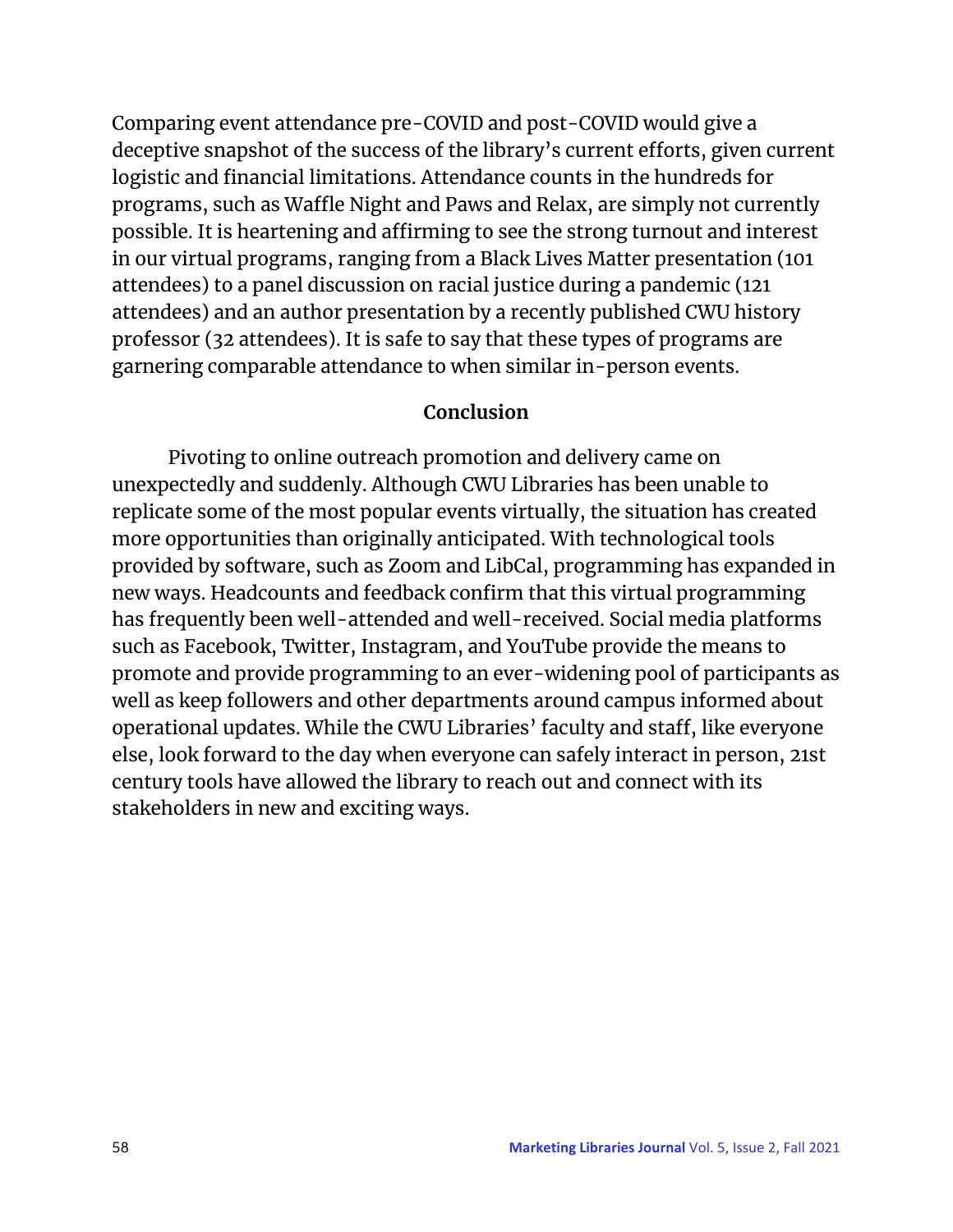### **References**

- American College Health Association. (2020). N*ational college health assessment—Spring 2020*. Retreived fro[m](https://www.acha.org/documents/ncha/NCHA-III_SPRING-2020_REFERENCE_GROUP_EXECUTIVE_SUMMARY-updated.pdf) [https://www.acha.org/documents/ncha/NCHA-III\\_SPRING-](https://www.acha.org/documents/ncha/NCHA-III_SPRING-2020_REFERENCE_GROUP_EXECUTIVE_SUMMARY-updated.pdf)[2020\\_REFERENCE\\_GROUP\\_EXECUTIVE\\_SUMMARY-updated.pdf](https://www.acha.org/documents/ncha/NCHA-III_SPRING-2020_REFERENCE_GROUP_EXECUTIVE_SUMMARY-updated.pdf)
- Association of College & Research Libraries. (2021, January 14). *Pandemic resources for academic libraries*. Retrieved fro[m](https://acrl.libguides.com/pandemic) <https://acrl.libguides.com/pandemic>
- Bell, S. (2012). Students tweet the darndest things about your library—And why you need to listen. *Reference Services Review, 40*(2), 217–220[.](https://doi.org/10.1108/00907321211228264) <https://doi.org/10.1108/00907321211228264>
- M. Blackson, personal communication, December 4, 2020.
- Browning, M. H. E. M., Larson, L. R., Sharaievska, I., Rigolon, A., McAnirlin, O., Mullenbach, L., Cloutier, S., Vu, T. M., Thomsen, J., Reigner, N., Covelli Metcalf, E., D'Antonio, A., Helbich, M., Bratman, G. N., & Olvera Alvarez, H. (2021). Psychological impacts from COVID-19 among university students: Risk factors across seven states in the United States. *PloS One, 16*(1), e0245327. <https://doi.org/10.1371/journal.pone.0245327>
- Burkhardt, A. (2010). Social media: A guide for college and university libraries*. College & Research Libraries News, 71*(1), 10–24. Retrieved fro[m](https://crln.acrl.org/index.php/crlnews/article/view/8302/8392) <https://crln.acrl.org/index.php/crlnews/article/view/8302/8392>
- Central Washington University. (2020, October 21). *CWU President Gaudino outlines goals in State of the University Address.* Retrieved fro[m](http://www.cwu.edu/cwu-president-gaudino-outlines-goals-state-university-address) [http://www.cwu.edu/cwu-president-gaudino-outlines-goals-state](http://www.cwu.edu/cwu-president-gaudino-outlines-goals-state-university-address)[university-address](http://www.cwu.edu/cwu-president-gaudino-outlines-goals-state-university-address)
- College Navigator. (n.d.). *Central Washington University*. National Center for Education Statistics. Retrieved from [https://nces.ed.gov/collegenavigator/?q=central+washington+universit](https://nces.ed.gov/collegenavigator/?q=central+washington+university&s=all&id=234827) [y&s=all&id=234827](https://nces.ed.gov/collegenavigator/?q=central+washington+university&s=all&id=234827)
- Creighton, J., Foster, J., Klingsmith, L., & Withey, D. (2013). I just look it up: Undergraduate student perception of social media use in their academic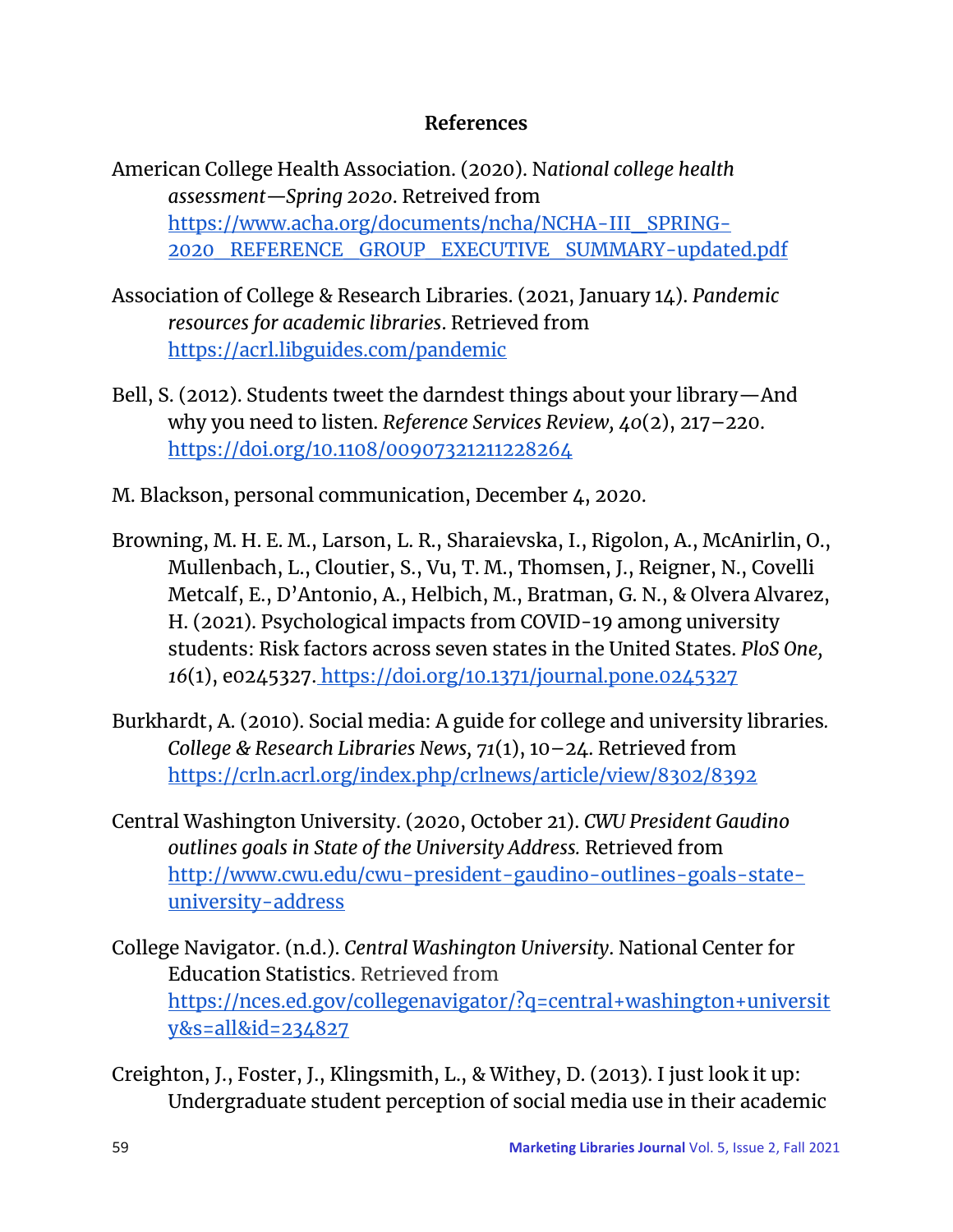success. *The Journal of Social Media in Society, 2*(2). Retrieved fro[m](https://www.thejsms.org/index.php/JSMS/article/view/48) <https://www.thejsms.org/index.php/JSMS/article/view/48>

- CWU Analytics. (2021). *Data dashboard* [Data set]. CWU. Retrieved fro[m](https://my.cwu.edu/) <https://my.cwu.edu/>
- Czeisler, M. É., Lane, R. I., Petrosky, E., Wiley, J. F., Christensen, A., Njai, R., Weaver, M. D., Robbins, R., Facer-Childs, E. R., Barger, L. K., Czeisler, C. A., Howard, M. E., Rajaratnam, S. M. W. (2020). Mental health, substance use, and suicidal ideation during the COVID-19 pandemic—United States, June 24–30, 2020. *Morbidity and Mortality Weekly Report*, *69*(32), 1049–1057. <http://dx.doi.org/10.15585/mmwr.mm6932a1>
- DeAndrea, D., Ellison, N., LaRose, R., Steinfield, C., & Fiore, A. (2012). Serious social media: On the use of social media for improving students' adjustment to college. *The Internet and Higher Education, 15*(1), 15–23[.](https://doi.org/10.1016/j.iheduc.2011.05.009) <https://doi.org/10.1016/j.iheduc.2011.05.009>
- Eshbach, B. (2020). Supporting and engaging students through academic library programming. *The Journal of Academic Librarianship, 46*(3), 102129[.](https://doi.org/10.1016/j.acalib.2020.102129) <https://doi.org/10.1016/j.acalib.2020.102129>
- Fiander, D. (2012). Social media for academic libraries. In D. Rasmussen Neal (Ed.), *Social media for academics: A practical guide*, (pp. 193–210). Chandos Publishing.
- Fulgham, C. (2019). Hashtag marbled Monday: A webometric analysis of academic special collections outreach on Instagram. *SLIS Connecting*, *8*(1), Article 5. <https://doi.org/10.18785/slis.0801.05>
- Garofalo, D. (2013). *Building communities: Social networking for academic libraries*. Chandos Publishing.
- International Federation of Library Associations and Institutions. (2020, October 13). *COVID-19 and the global library field*. Retrieved fro[m](https://www.ifla.org/covid-19-and-libraries) <https://www.ifla.org/covid-19-and-libraries>
- Luo, L., Wang, Y., & Han, L. (2013). Marketing via social media: A case study. *Library Hi Tech*, *3*1(3), 455–466.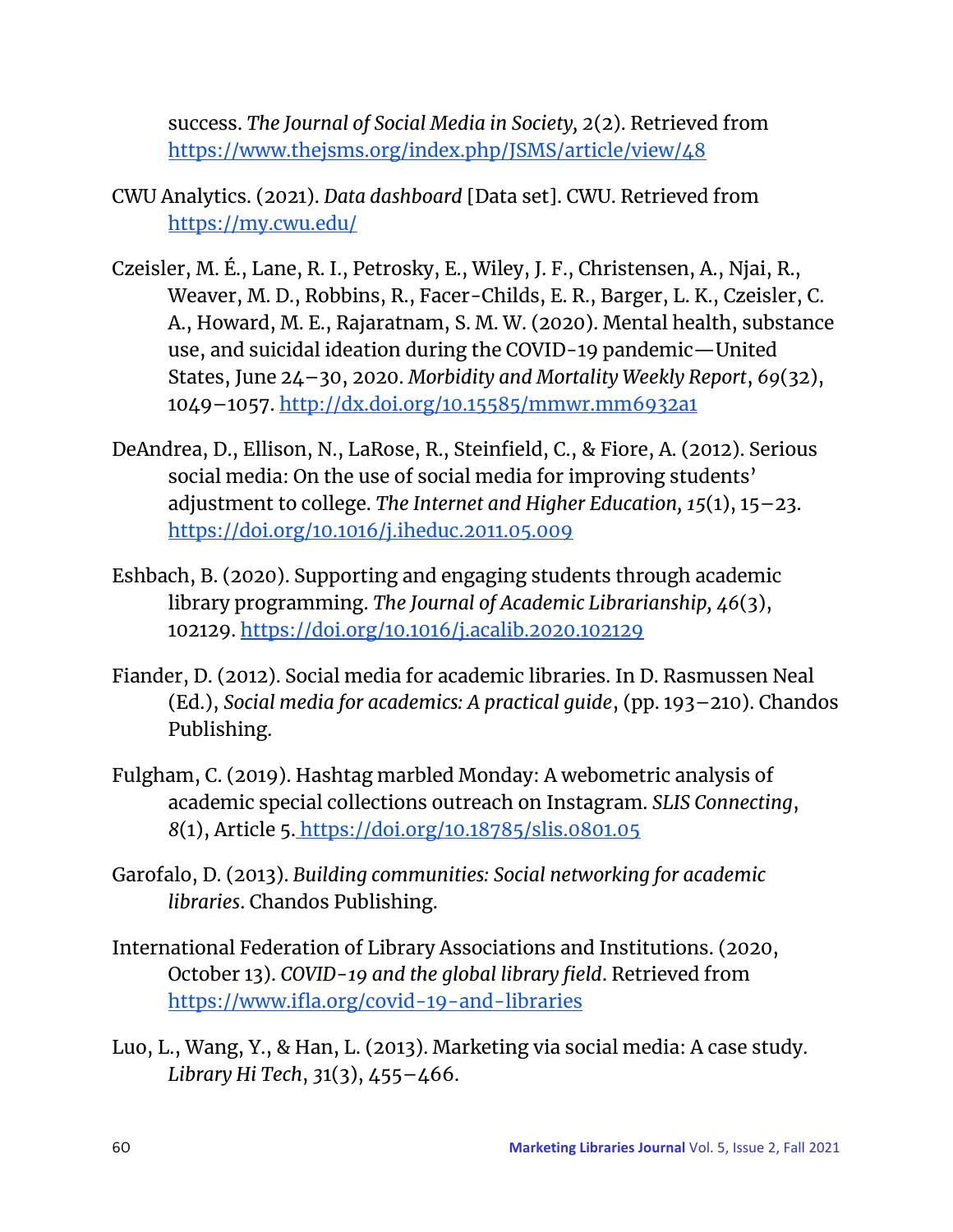- Peacemaker, B., Robinson, S., & Hurst, E.J. (2016). Connecting best practices in public relations to social media strategies for academic libraries. *College & Undergraduate Libraries*, *23*(1), 101–108[.](https://doi.org/10.1080/10691316.2016.1134244) <https://doi.org/10.1080/10691316.2016.1134244>
- Pew Research Center. (2019, June 12). *Social media fact sheet*. Retrieved fro[m](https://www.pewresearch.org/internet/fact-sheet/social-media/) <https://www.pewresearch.org/internet/fact-sheet/social-media/>
- Phillips, N.K. (2011). Academic library use of Facebook: Building relationships with students. *The Journal of Academic Librarianship*, *37*(6), 512–522[.](https://doi.org/10.1016/j.acalib.2011.07.008) <https://doi.org/10.1016/j.acalib.2011.07.008>
- Schlak, T. (2018). Academic libraries and engagement: A critical contextualization of the library discourse on engagement. *The Journal of Academic Librarianship*, *44*(1), 133–139[.](https://doi.org/10.1016/j.acalib.2017.09.005) <https://doi.org/10.1016/j.acalib.2017.09.005>
- Taylor & Francis Group. (2014). Use of social media by the library: Current practices and future opportunities[.](https://doi.org/10.1080/00049670.2015.1040364) <https://doi.org/10.1080/00049670.2015.1040364>
- Tinto, V. (1975). Dropout from higher education: A theoretical synthesis of recent research. *Review of Educational Research*, *45*(1), 89–125[.](https://doi.org/10.3102/00346543045001089) <https://doi.org/10.3102/00346543045001089>
- Woodworth, A. (2018). My body is ready: Best practices for using memes on library social media. *Reference and User Services Quarterly, 58*(2), 87–90. Retrieved fro[m](https://journals.ala.org/index.php/rusq/article/view/6928/9355) <https://journals.ala.org/index.php/rusq/article/view/6928/9355>
- Young, S. W. H., & Rossmann, D. (2015). Building library community through social media. *Information Technology and Libraries*, *34*(1), 20–37[.](https://doi.org/10.6017/ital.v34i1.5625) <https://doi.org/10.6017/ital.v34i1.5625>